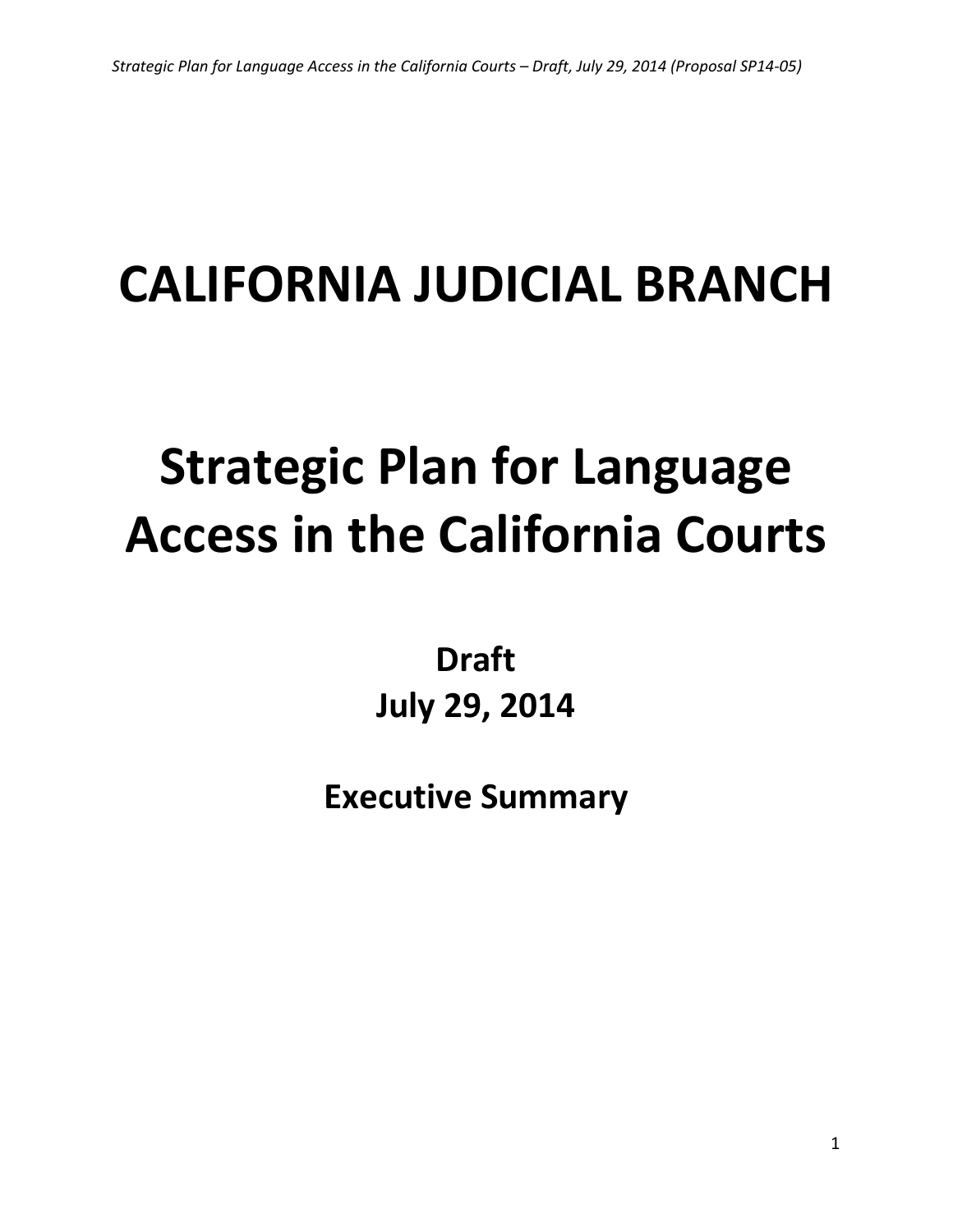### **Executive Summary**

Following extensive gathering of stakeholder input, the Joint Working Group for California's Language Access Plan has prepared a draft *Strategic Plan for Language Access in the California Courts*. This Executive Summary provides an overview on the formation of the draft plan, along with a summary of highlights of stakeholder input and possible recommendations. The joint working group's objective was to draft recommendations that would create a branchwide approach to providing language access services to court users throughout the state while accommodating an individual court's need for a large degree of flexibility in implementing the plan recommendations. A primary goal is to incorporate language access as part of the core court services. The draft plan was posted on the California Courts website for public comment on July 31, with the comment period continuing through September 29, 2014. Following the public comment process, the draft plan will be revised and a final plan presented to the Judicial Council for its review and adoption.

# **Previous Council Action**

The California judicial branch has long supported the need to expand language access services in the courts. However, the branch has not yet adopted a comprehensive statewide language access plan that will provide recommendations, guidance, and a consistent statewide approach to ensure language access to all limited-English-proficiency (LEP) court users. In June 2013, the Joint Working Group for California's Language Access Plan was established to create a plan that will serve all of California's LEP court users. The working group comprises members of both the Court Interpreters Advisory Panel and the Advisory Committee on Providing Access and Fairness, along with other stakeholders and a language access consultant.

### **Methodology and Process**

California is the most diverse state in the country, with approximately 7 million LEP residents and potential court users, dispersed over a vast geographic area, who speak more than 200 languages. Therefore, the effort to develop a comprehensive statewide language access plan included several forums to engage court leaders and other interested language access stakeholders across the state in order to obtain valuable input. The joint working group conducted a series of listening sessions with court executive officers and presiding judges, court interpreter organizations (including the California Federation of Interpreters and contract interpreter groups), and legal services providers. At the listening sessions, participants reviewed the draft outline for the language access plan and discussed the significant challenges and opportunities for the California courts regarding language access.

Then in late February and early March 2014, three public hearings on language access were held, in San Francisco, Los Angeles, and Sacramento. The notice for the public hearings including the agenda, a fact sheet, and the draft outline—were provided in multiple languages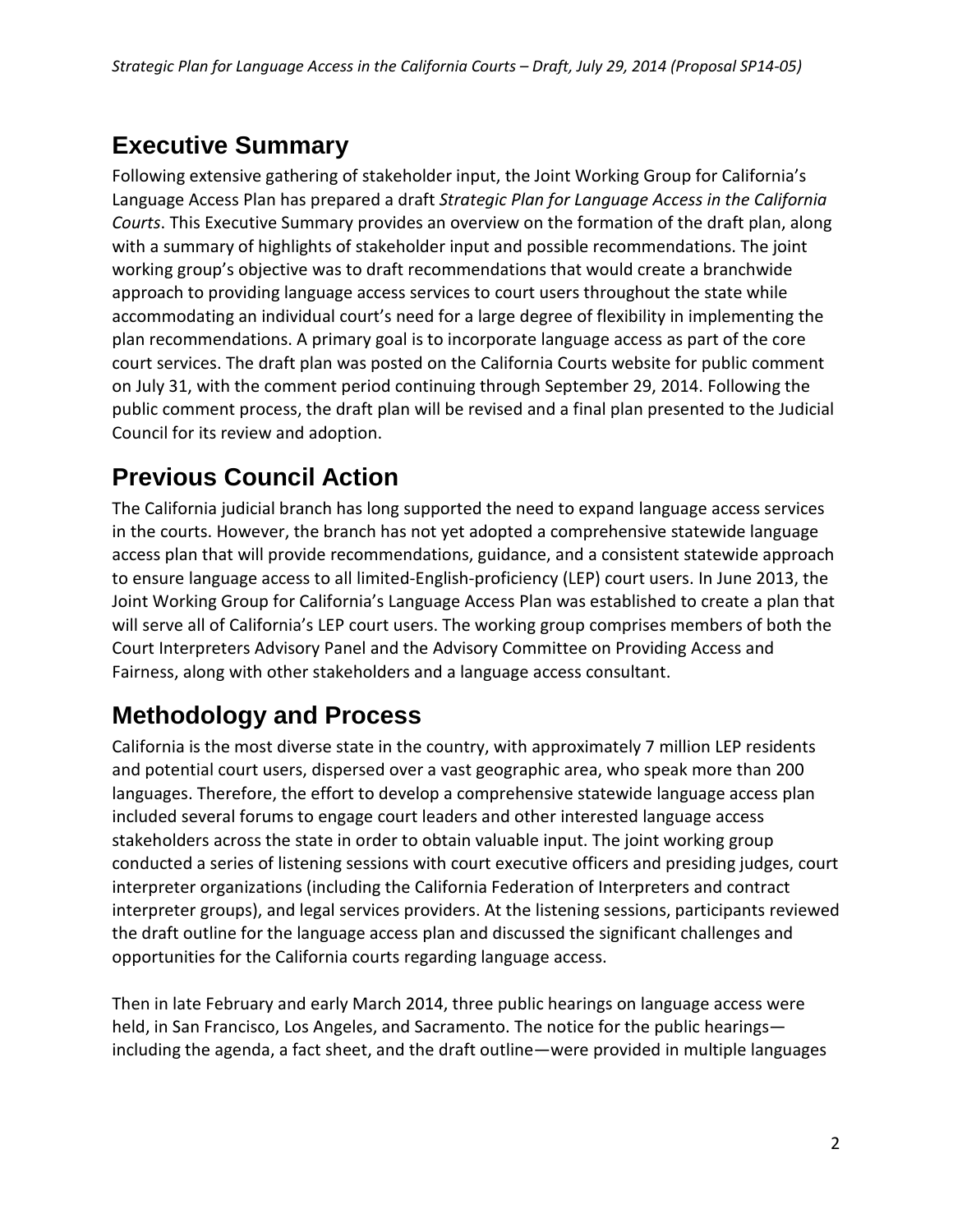and posted on the California Courts website. $1$  At the hearings, experts provided input from local, state, national, health-care, court, and legislative perspectives. Language access through interpreters was provided, as relevant to each region, and the hearings were also accessible by web simulcast. After the hearings, audio and written comments, as well as prepared presentations from panelists, were posted to the joint working group's web page.<sup>[2](#page-2-1)</sup> The thoughtful, varied, and valuable perspectives provided by all individuals and groups were instrumental in developing the draft plan.

After the public hearings, the joint working group began the complex task of reviewing and analyzing all stakeholder input to formulate appropriate recommendations for the draft plan.

# **Concerns of Stakeholders**

Although the range of topics covered, the insights shared, and the experiences relayed were extensive, some salient themes surfaced throughout the planning process:

- LEP speakers who need to use the judicial system for a variety of civil cases—from family law to domestic violence to evictions—are unable to meaningfully access court processes because of language barriers. In critical proceedings such as hearings and trials, LEP court users are often forced to resort to family members or friends to communicate with the court. These untrained interpreters are rarely equipped to accurately and completely assist with communication between the court and the LEP litigant. Failure to ensure proper communication can lead to basic misunderstandings and confusion, the loss by LEP court users of important legal rights, or an inability to access remedies.
- Language access must be provided at all critical or significant points of contact that LEP persons have with the court system. LEP parties are often unable to handle even the very first steps in seeking legal recourse, such as knowing what remedies or legal protections may be available and where to seek them out, knowing what legal procedures to follow, and understanding how and where to fill out and file court forms.
- Language access must start before an LEP court user reaches the courthouse doors; it must begin with community outreach, public education efforts, and web-based access. Language access services must be available as an LEP court user enters the courthouse and at all points of contact within the courthouse, such as self-help centers, alternative dispute resolution services, and clerks' counters.
- The California judicial branch has seen a drastic reduction in funding in recent years. Although some funding has been restored, for a variety of reasons this restoration has resulted in no net increase in the total funding for the branch. Consequently, courts

<span id="page-2-0"></span><sup>1</sup> See LAP Joint Working Group web page, at *[www.courts.ca.gov/24466.htm](http://www.courts.ca.gov/24466.htm)*.

<span id="page-2-1"></span> $<sup>2</sup>$  *Ibid.*</sup>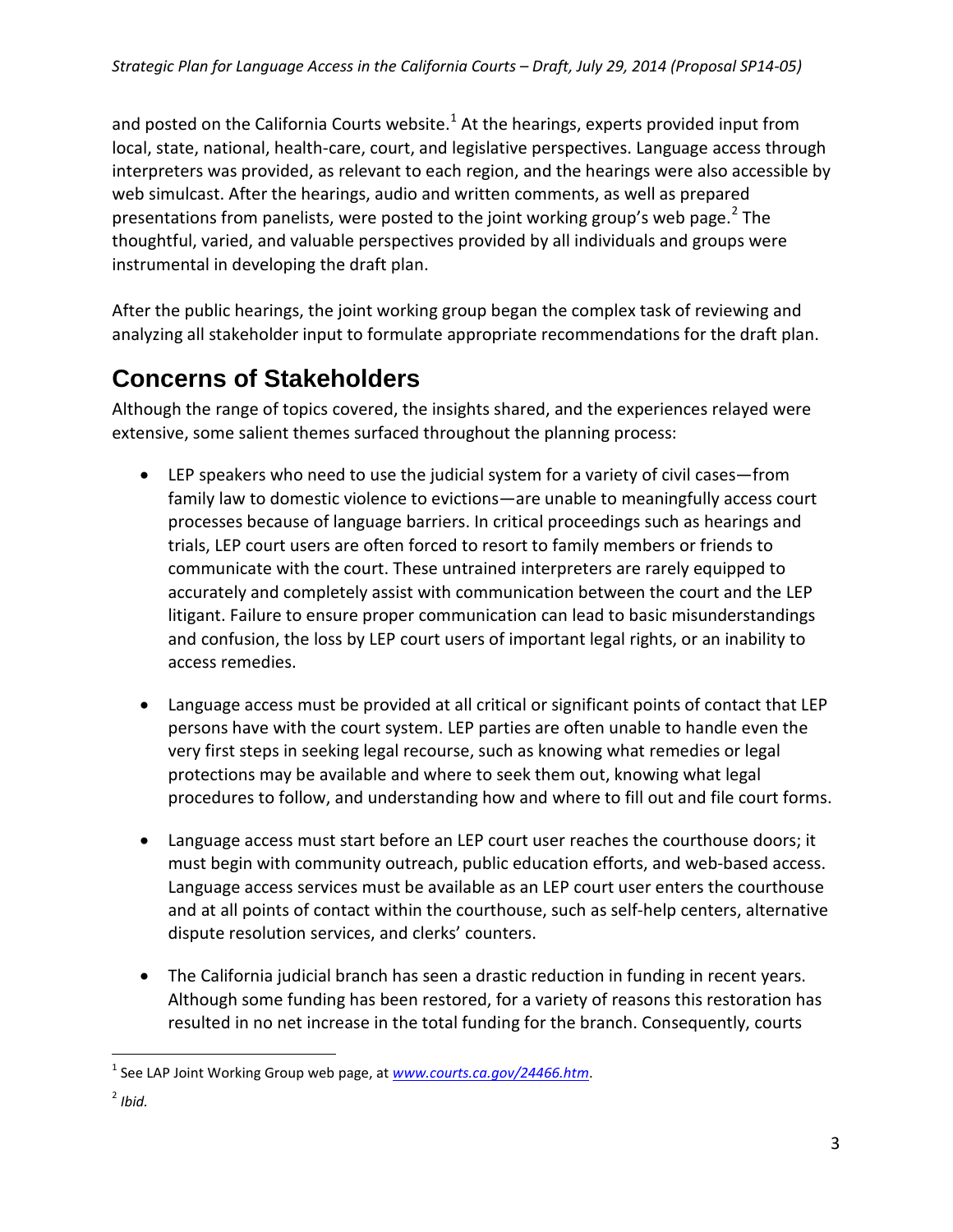throughout the state are still struggling to provide the most basic level of service to their communities. Expansion of language access services, though supported by all stakeholders, poses fiscal demands that in part can be met by efficiencies in the provision of language services but, more important, will require additional funding appropriated for that purpose and not by shifting already scarce resources from other court services.

- Any efforts to improve the provision of language access services must include a more comprehensive mechanism for collecting data on LEP communities in California. Traditional sources of demographic data underestimate the existing numbers of LEP residents in the state, in particular with regard to linguistically isolated communities, migrant workers, and speakers of indigenous languages. Similarly, these data sources fail to adequately track emerging languages.
- As services are expanded, questions remain about whether the existing pool of certified and registered court interpreters is sufficient to meet the possible demand, because projections about the cost of expanding language access throughout all court proceedings and points of contact vary widely. Estimates will need to be made, and must include all related costs, such as technology, training, and signage.
- Technologies such as video remote interpreting, telephonic interpretation, web-based access, and multilingual audiovisual tools have an important role to play in the statewide provision of language access. However, courts must exercise care to ensure that the use of technology is appropriate for the setting involved, that safeguards are in place for ensuring due process rights, and that high quality is maintained.
- Any effort to ensure meaningful language access to the court system for all Californians must include partnerships with stakeholders. These stakeholders include communitybased providers like social services organizations, domestic violence advocates, mental health providers, and substance abuse treatment programs; justice partners such as legal services organizations, court interpreter organizations, district attorneys, public defenders, law enforcement, jails, probation departments, and administrative agencies; and language access experts.
- The branch should become more active in recruiting potential interpreters at the earliest stages of their education, particularly in high schools, and then expanding to community college and university programs. Courts should create partnerships with educational providers to develop a pipeline of potential interpreters and bilingual court employees.
- The need is critical for training judicial officers, court staff, and security personnel in (1) identifying and addressing the needs of court users at all points of contact with the court; (2) understanding distinct features of the various ethnic communities, which can ensure respectful treatment of LEP court users; (3) ensuring that interpreters are, in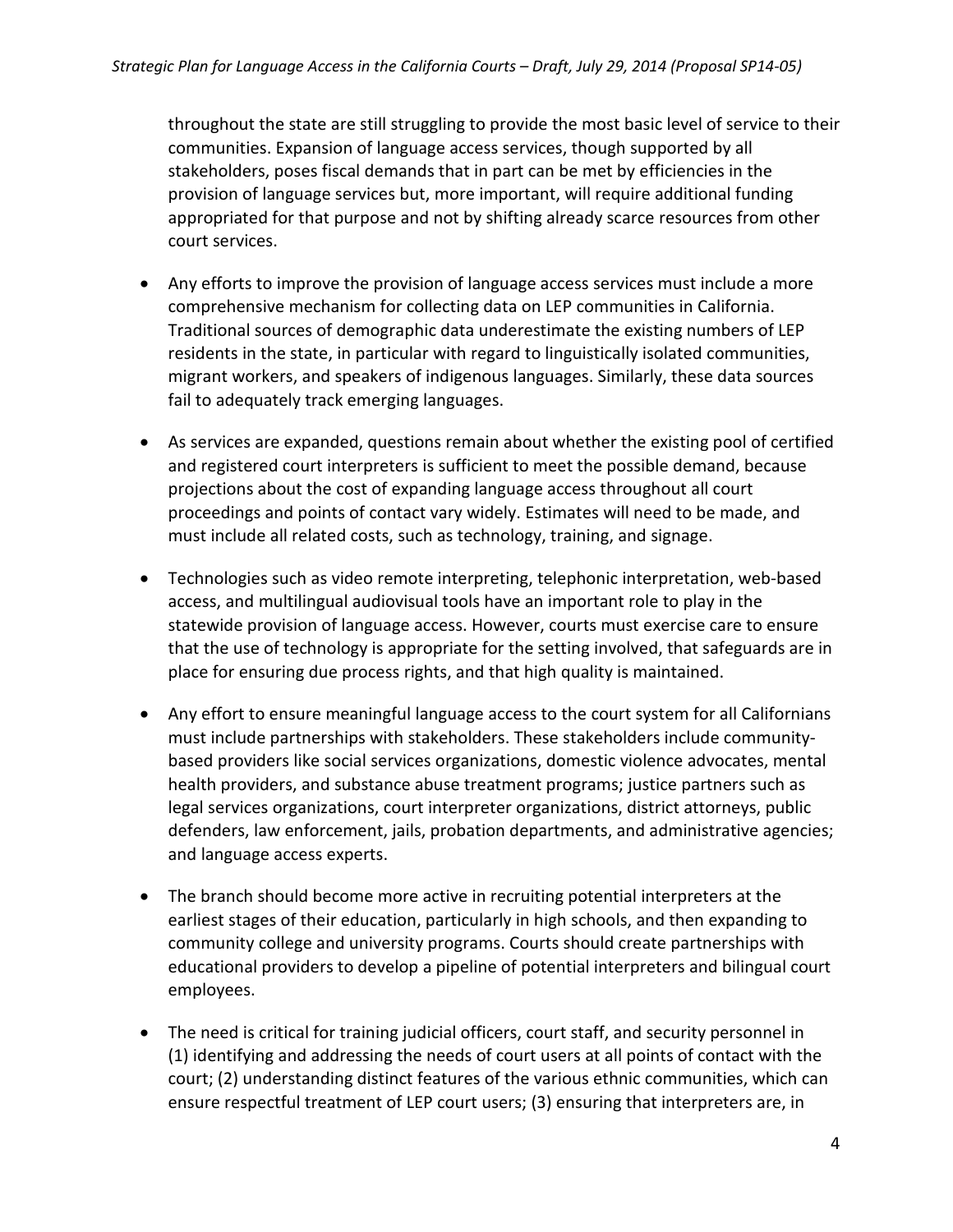fact, certified or are properly provisionally qualified; and (4) conducting courtroom proceedings in a manner that facilitates the maximum quality of language access.

#### **Plan Goals**

The joint working group identified the following eight strategic goals, which guided the development of the plan:

- **Goal I: Improve Early Identification of and Data Collection on Language Needs** The Judicial Council will identify statewide language access needs of limited-Englishproficiency Californians, and the courts will identify the specific language access needs within local communities, doing so as early as possible in court interactions with LEP Californians.
- **Goal II: Provide Language Access Services in All Judicial Proceedings** As soon as it is feasible, but in no event later than 2020, qualified interpreters will be provided in the California courts to LEP court users in all courtroom proceedings and in all court-ordered/court-operated events. $3$
- **Goal III: Provide Language Access Services at All Points of Contact Outside Judicial Proceedings**

By 2020, courts will provide language access services at all points of contact in the California courts. Courts will provide notice to the public of available language services.

- **Goal IV: Provide High-Quality Multilingual Translation and Signage** The Judicial Council, assisted by the courts, will identify best practices and resources for the highest quality of document translation and court signage in all appropriate languages.
- **Goal V: Expand High-Quality Language Access Through the Recruitment and Training of Language Access Providers**

The courts and the Judicial Council will ensure that all providers of language access services deliver high-quality services. Courts and the Judicial Council will establish proficiency standards for bilingual staff and volunteers appropriate to the service being delivered, offer ongoing training for all language services providers, and proactively recruit persons interested in becoming interpreters or bilingual court staff.

• **Goal VI: Provide Judicial Branch Training on Language Access Policies and Procedures** Judicial officers, court administrators, and court staff will receive training on language access policies, procedures, and standards, so they can respond consistently and

<span id="page-4-0"></span> $3$  Within the context of this plan, the term "provided" (as in "qualified court interpreters will be provided") means at no cost to the LEP court user and without cost recovery.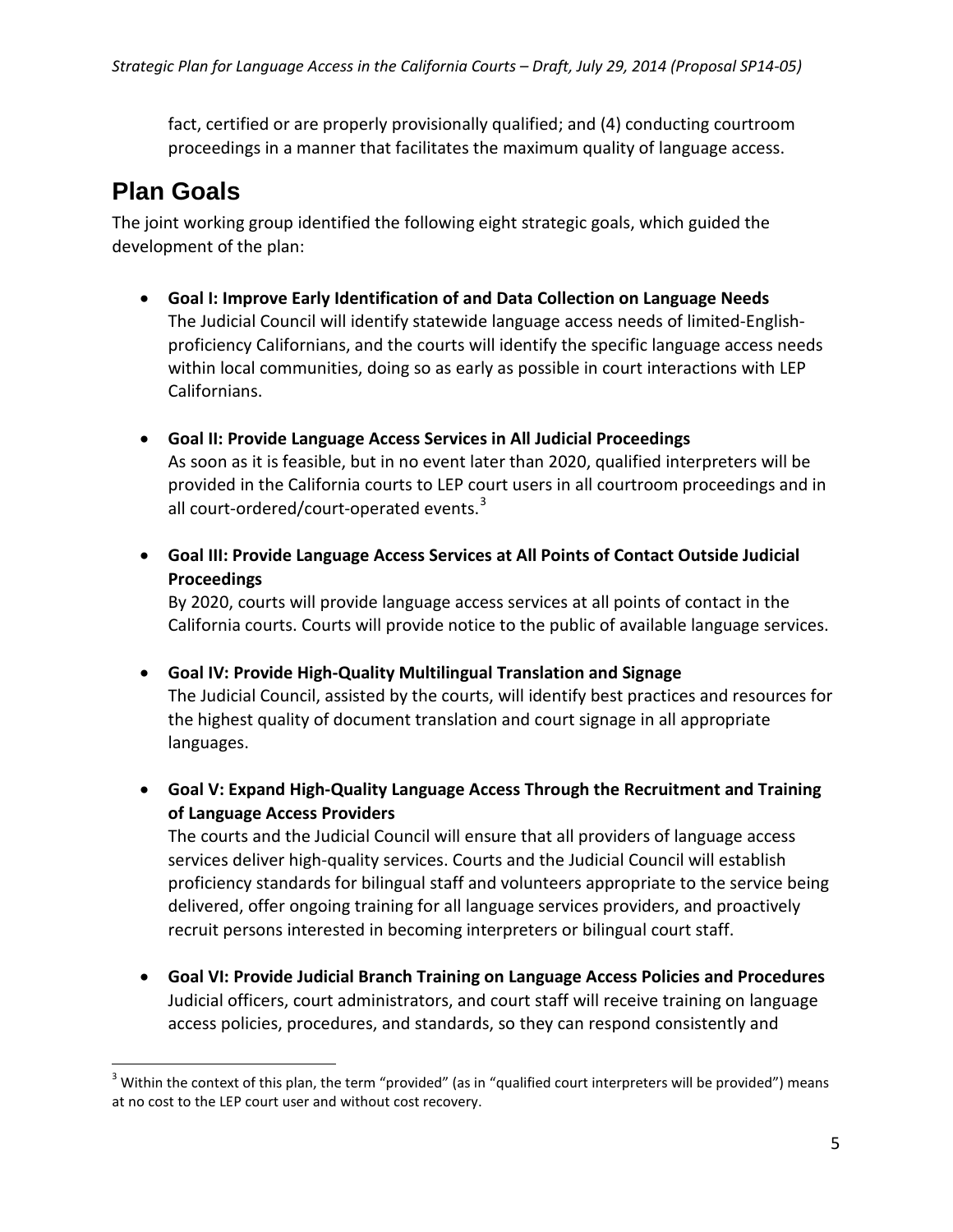effectively to the needs of LEP court users, while providing culturally competent language access services.

- **Goal VII: Conduct Outreach to Communities Regarding Language Access Services** The Judicial Council and the courts will undertake comprehensive outreach to, and engage in partnership with, LEP communities and the organizations that serve them.
- **Goal VIII: Identify Systems, Funding, and Legislation Necessary for Plan Implementation and Language Access Management** In order to complete the systematic expansion of language access services, the Judicial Council will (1) secure adequate funding that does not result in a reduction of other court services; (2) propose appropriate changes to the law, both in statutory amendments and changes to the rules of court; and (3) develop systems for implementing the language access plan, for monitoring the provision of language access services, and for maintaining the highest quality of language services.

# **Policy and Cost Implications**

The draft *Strategic Plan for Language Access in the California Courts* proposes an incremental approach to expand and enhance language access in the California courts for all of California's 7 million LEP residents and potential court users. California has over 1,800 highly trained certified and registered court interpreters—significantly more than any other state has. Overall, 250,000 interpreter service days are provided each year at an annual cost of over \$87 million. $4$ As indicated by stakeholders during the planning process, however, much work remains to be done, especially in the civil arena, to ensure that all court users have meaningful access to the state's courts. Expansion of language access services will by necessity require creative solutions and additional court funding, without diminishing other core court operations.

One of the draft plan's key goals is to ensure the provision of qualified court interpreters in all court-ordered/court-operated events by 2020, and the draft plan calls for the immediate and ongoing phase-in of interpreter services in civil proceedings and court-ordered/court-operated events throughout the process of implementation of full language access.

## **Implementation Efforts**

When the joint working group presents the final plan to the council, in addition to a recommendation to adopt the plan, the working group anticipates that it will recommend that the council create a Language Access Implementation Advisory Committee. The successful implementation of the recommendations contained in California's Language Access Plan will require careful coordination with the related efforts of the Judicial Council Technology Committee.

<span id="page-5-0"></span><sup>4</sup> See *[www.courts.ca.gov/documents/lr\\_TC-Interpreter-Program-FY-2012-2013.pdf](http://www.courts.ca.gov/documents/lr_TC-Interpreter-Program-FY-2012-2013.pdf)*.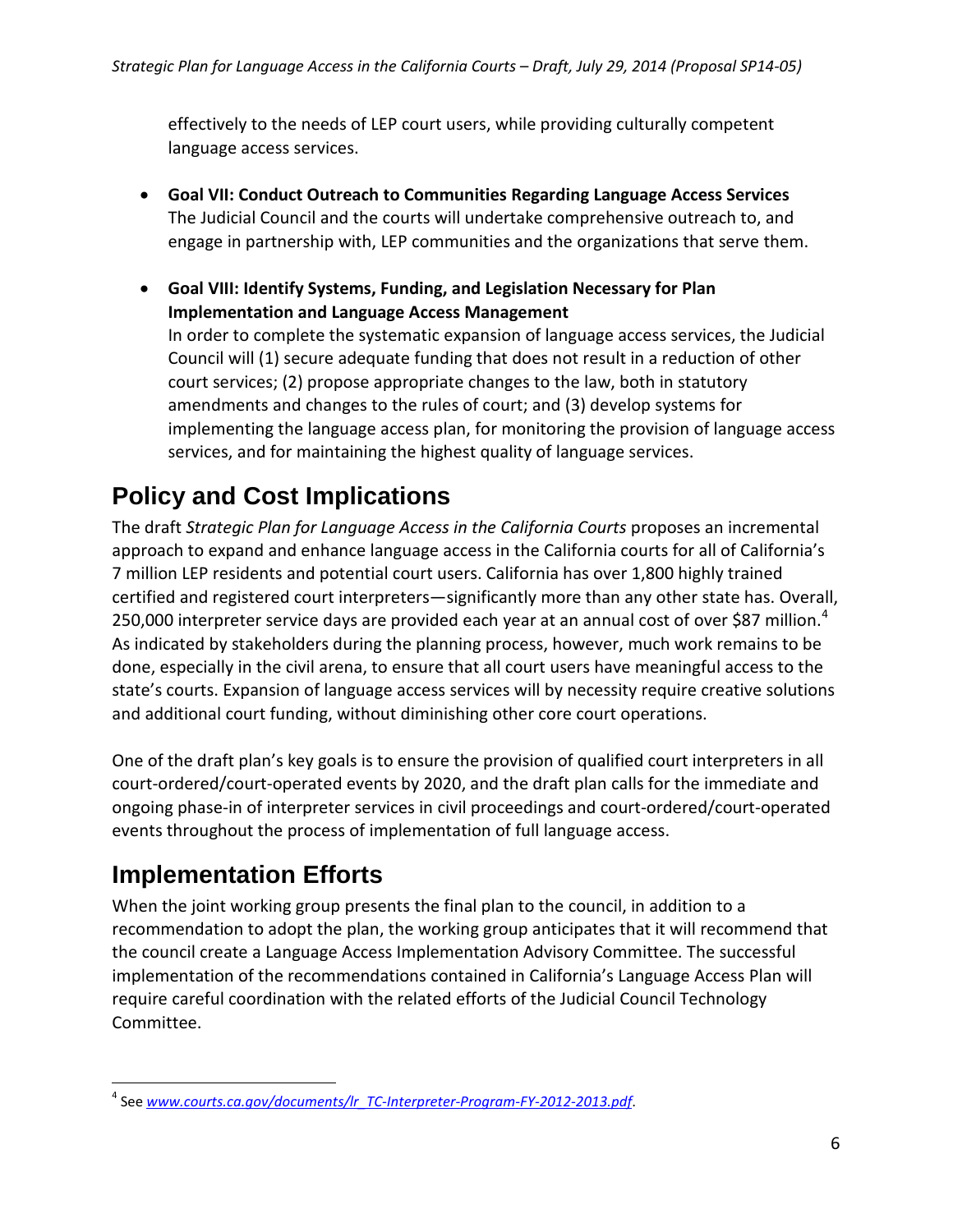#### **Possible Recommendations**

To assist courts and all interested persons with understanding how the various recommendations contained in the draft *Strategic Plan for Language Access in the California Courts* can be gradually phased in for implementation by the courts and the Judicial Council during the next five years (2015–2020), Appendix A (attached) groups all of the plan's recommendations into one of three categories:

- **PHASE I:** These recommendations are urgent or should already be in place. Actions to begin implementation of these recommendations should begin by year 1 (2015).
- **PHASE II:** These recommendations are less urgent or require completion of Phase I tasks. Actions to carry out these recommendations may begin immediately but should begin by no later than years 2–3 (2016–2017).
- **PHASE III:** These recommendations are not urgent or are complex and will require significant foundational steps, time, and resources to be completed by 2020. Actions to carry out these recommendations may begin immediately (2015) or over time, as the necessary foundational steps are put in place.

The recommendation to provide language access services by 2020 in all court matters, both criminal and civil, with the appropriate phase-in process, and to document language access needs and actual provision of services, will appear through all three phases because they are the overarching goals of California's Language Access Plan.

## **Next Steps**

Following the public comment process, the draft *Strategic Plan for Language Access in the California Courts* will be revised by the joint working group, and a final plan will be presented to the Judicial Council for its review and adoption. The joint working group prefers receiving comments in a Word and/or PDF file attached to an e-mail sent to [LAP@jud.ca.gov.](mailto:LAP@jud.ca.gov) Comments may also be submitted through an online form, or on a printed form, for those who would prefer to submit their comments by mail or fax (visit *[www.courts.ca.gov/policyadmin](http://www.courts.ca.gov/policyadmin-invitationstocomment.htm)[invitationstocomment.htm](http://www.courts.ca.gov/policyadmin-invitationstocomment.htm)* for more information.) Please make sure that your comments include all of the information indicated on the form. All comments will become part of the public record for this proposal.

*To mail or fax comments:* Judicial Council of California 455 Golden Gate Avenue San Francisco, CA 94102 Attention: Douglas Denton Fax: (415) 865-4330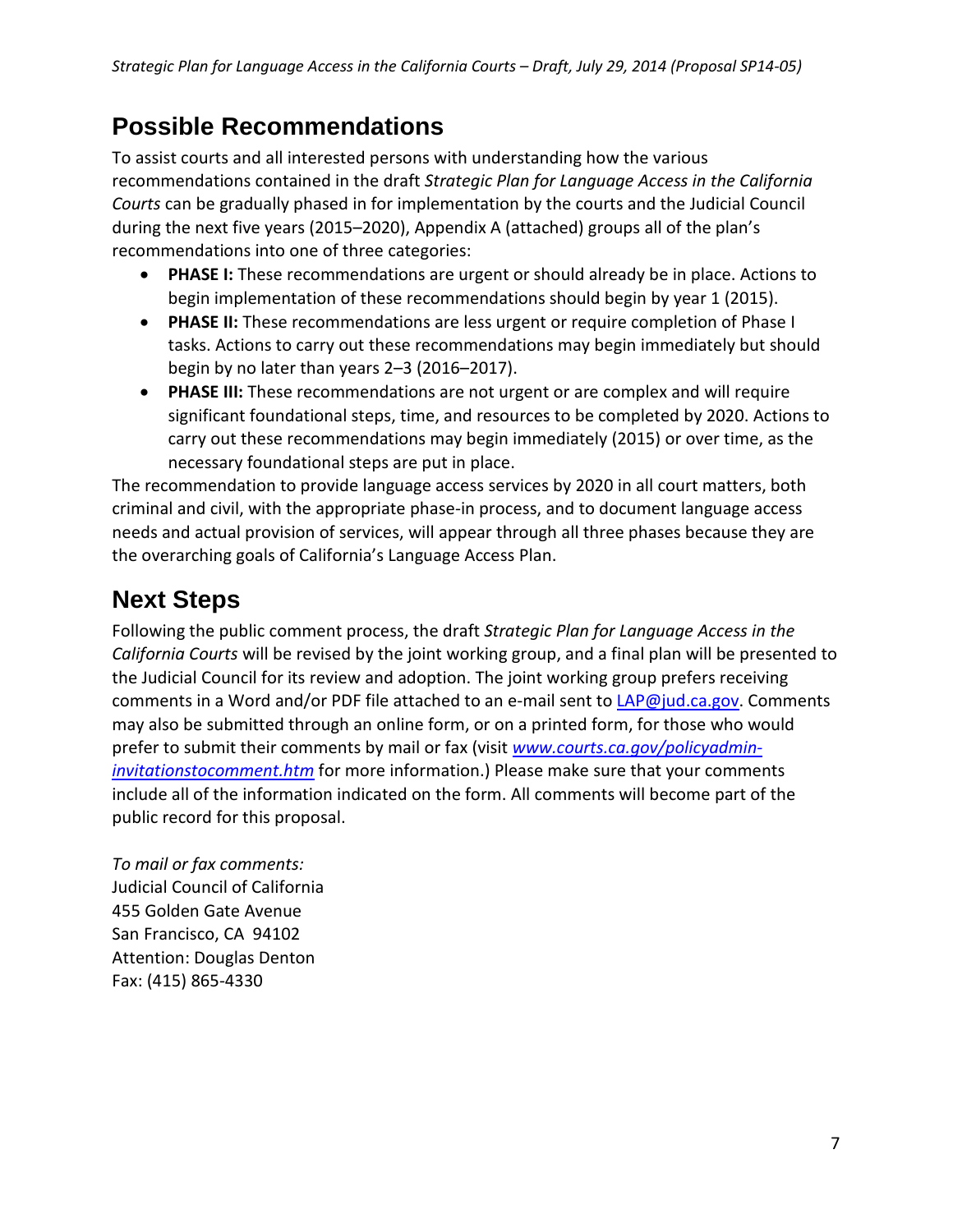#### **Appendix A: Phase-In of Recommendations**

**Recommendations #2 and # 8 will be repeated through all three phases of implementation. It is the intent of California's Language Access Plan that the phase-in of interpreter services in civil proceedings, per Goal II of providing qualified interpreters in all court proceedings by 2020, and the documentation of language access needs and actual provision of services be instituted immediately and be ongoing throughout the process of implementation of full language access.**

**PHASE I: These recommendations are urgent or should already be in place. Actions to begin implementation of these recommendations should begin by year 1 (2015).** 

**#1 Language access needs identification.** Courts will identify the language access needs of their LEP court users at the earliest possible point of contact with the LEP person; the language needs will be clearly and consistently documented in the case management system and in court records.

**#2 Requests for language services.** Courts will consistently document the need for language services by any of the parties, witnesses, or other persons with a significant interest in a case, and should track whether the services were provided or the request was denied.

**#3 Protocol for justice partners to communicate language needs.** Courts should establish protocols by which justice partners can indicate to the court that an individual requires a spoken language interpreter at the earliest possible point of contact with the court system.

**#4 Mechanisms for LEP court users to self-identify.** Courts will establish mechanisms that invite LEP persons to self-identify as needing language access services upon contact with any part of the court system (using, for example, "I speak" cards). In the absence of selfidentification, judicial officers and court staff will also proactively seek to ascertain a court user's language needs.

**#5 Information for court users about availability of language access services.** Courts will inform court users about the availability of language access services at the earliest points of contact between court users and the court. Courts should take into account that the need for language access services may occur earlier or later in the court process, so information about available services must be available throughout the duration of a case. (See also, Recommendation 35, regarding notice.)

**#6 Expansion of language services cost reporting.** The Judicial Council and the courts should expand and improve data collection on interpretation services, and expand language services cost reporting to include amounts spent on other language access services and tools such as translations, interpreter or language services coordination, bilingual pay differential for staff, and multilingual signage or technologies. This information will be critical in supporting funding requests as the courts expand language access services into civil cases.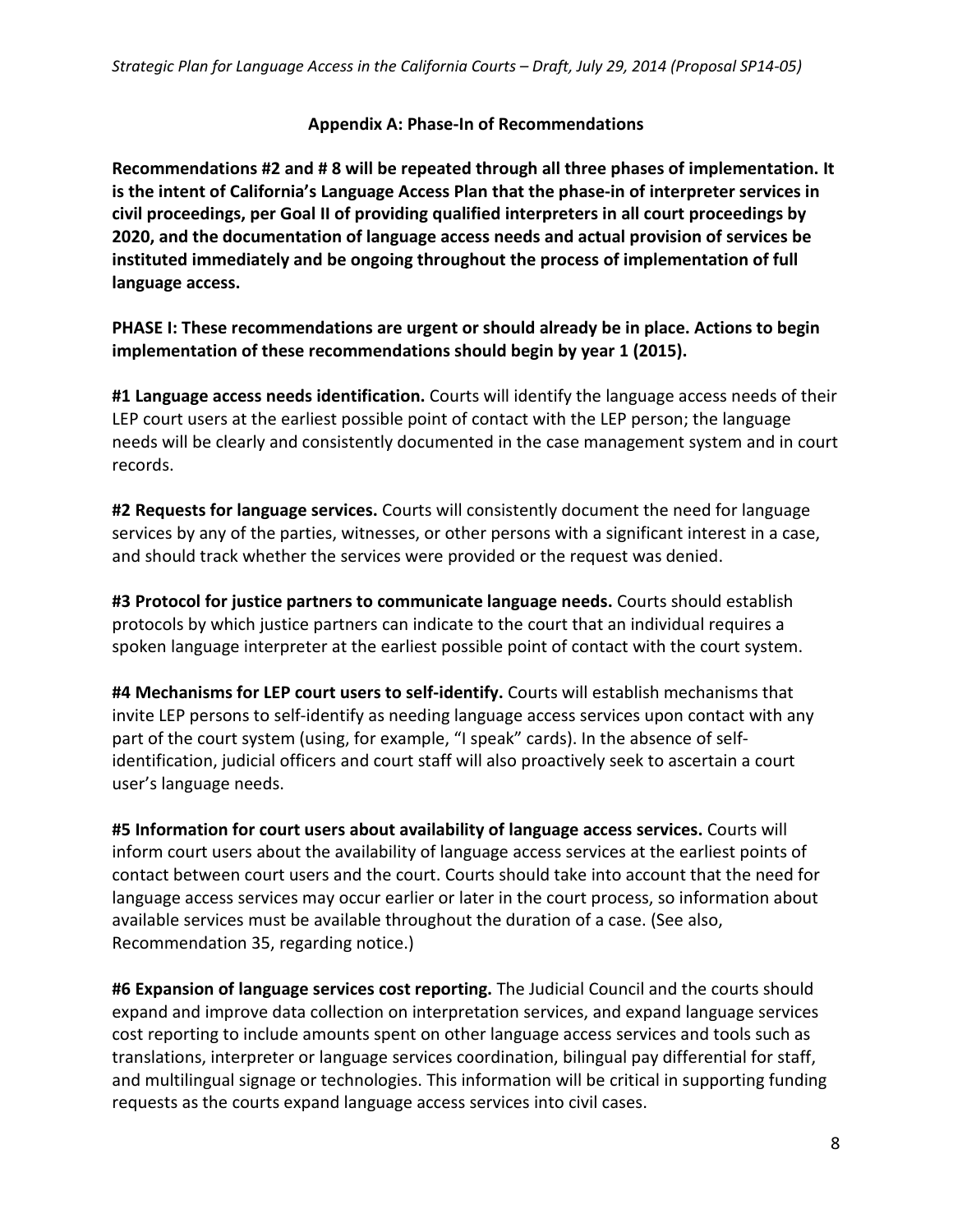**#8 Expansion of court interpreters to all civil proceedings.** Qualified interpreters will be provided in the California courts to LEP court users in all courtroom proceedings and in all court-ordered/court-operated events. Where immediate expansion of language access into all civil proceedings overtaxes a court's resources, either in terms of availability of appropriately qualified interpreters or availability of funding for interpreting services, language access will be phased in by case type as follows:

Phase I (begin by year 1, 2015):

- Domestic Violence (including actions and proceedings under Division 10 (commencing with Section 6200) of the Family Code, as well as actions and proceedings in the following matters in which a protective order has been granted or is being sought: (1) the Uniform Parentage Act; (2) dissolution, nullity, or legal separation; and (3) physical abuse or neglect under the Elder Abuse and Dependent Adult Civil Protection Act, commencing with Section 15600 of the Welfare and Institutions Code).
- Unlawful Detainers
- Determination and Termination of Parental Rights
- Conservatorships/Guardianships

Phase II (begin by years 2-3, 2016–2017):

Where resources permit providing qualified interpreters in additional case types, courts will provide interpreters in the following cases, in order:

- Other Family Law
- Civil Harassment
- Other Civil

In deploying resources, the provision of interpreters in courtroom proceedings should take priority over the provision of interpreters in court-ordered/court-operated proceedings, the goal being to provide interpreters in all courtroom proceedings well before 2020.

**#11 Preference for in-person interpreters.** The use of in-person, certified and registered court interpreters is preferred for court proceedings and court-ordered/court-operated events, but courts may consider the use of remote interpreting where it is appropriate and advantageous for a particular proceeding.

**#12 Remote interpreting in the courtroom.** Remote interpreting in the courtroom should be used only after the court has considered, at a minimum, the specific factors set forth in Appendix B, "Factors and Considerations for Remote Interpreting," or other factors that may develop as the technology evolves.

**#13 Use of video for remote interpreting.** Courts using remote interpreting should strive to provide video, used in conjunction with enhanced audio equipment, for courtroom interpretations, rather than relying on telephonic interpreting.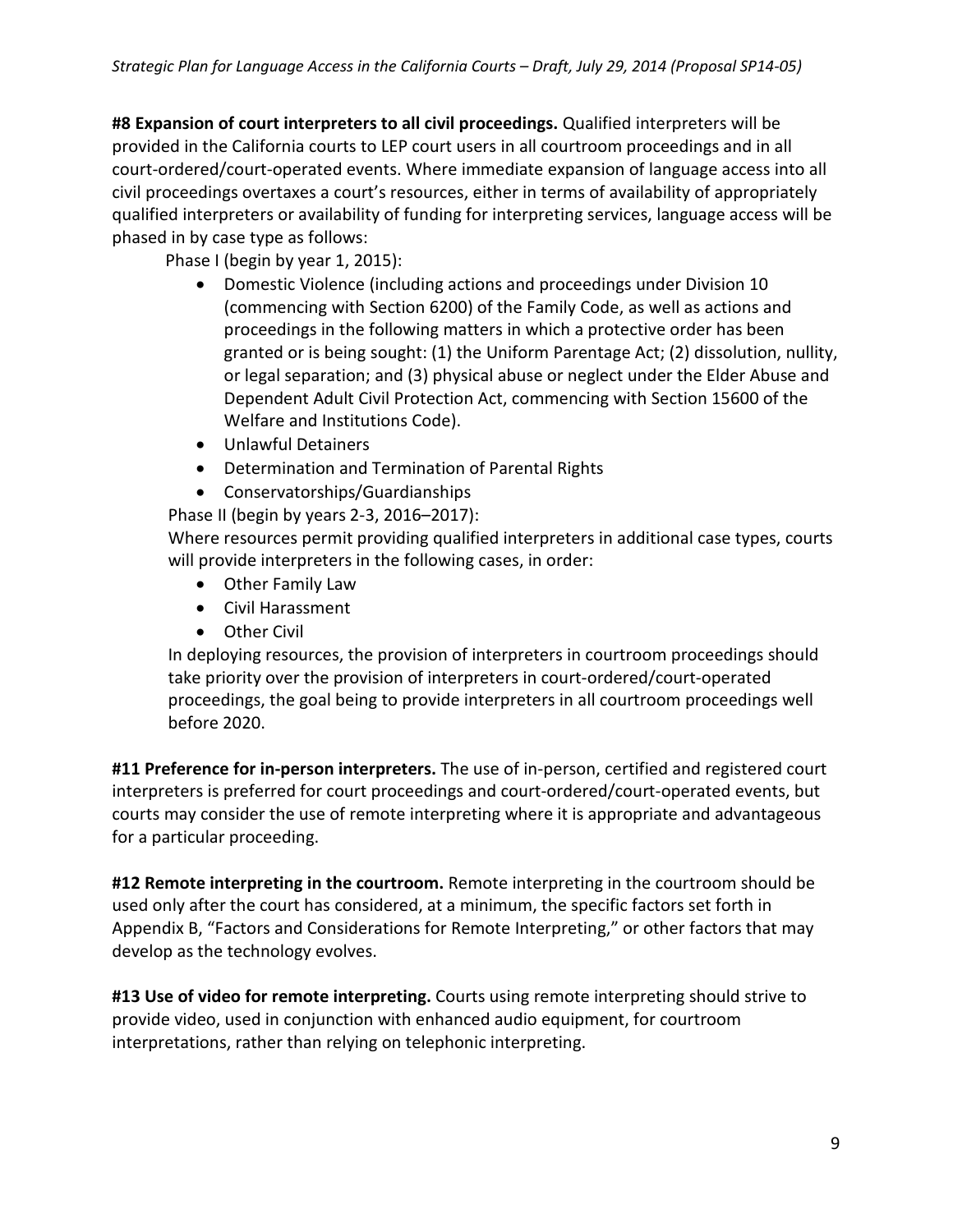**#16 Avoiding conflicts of interest.** When appointing a noncertified, nonregistered interpreter, courts must avoid appointing persons with a clear or perceived conflict of interest such as opposing parties or witnesses, or family members of opposing parties, or attorneys.

**#17 Appointment of family and friends to interpret.** Family members and friends of the LEP court user may be appointed for courtroom proceedings only if (a) they meet the provisional qualification requirements, (b) an admonition regarding real or perceived conflicts of interest is provided, and (c) all parties knowingly and voluntarily consent to that person as the interpreter.

**#18 Appointment of minors to interpret.** Minors who are family members of the LEP court user will not be appointed to interpret for courtroom proceedings.

**#20 Verifying credentials of interpreters.** Judicial officers, in conjunction with court administrative personnel, must ensure that the interpreters being appointed are qualified, are not misrepresenting their credentials, and have filed with the court their interpreter oaths. (See Recommendation 50, which discusses training of judicial officers and court staff on these subjects.)

**#22 Considerations regarding appointment of interpreters.** Court staff and judicial officers must understand and consider the mental exertion and concentration required for courtroom interpreting when scheduling interpreting events, for example, by appointing a team of interpreters for long proceedings, appointing multiple interpreters for multiple parties, and identifying situations where justice partners have the responsibility or capacity to provide additional certified or registered interpreters for their clients or witnesses.

**#24 Designation of language access office or representative.** The court in each county will designate an office or person that serves as a language access resource for court staff and judicial officers. This person or persons should be able to describe all services the court provides, and what services it does not provide, and should be able to disseminate all of the court's multilingual written information as requested.

**#25 Identification of critical points of contact.** Courts should identify which points of contact are most critical for LEP court users, and, whenever possible, should place qualified bilingual staff at these locations. (See Recommendation 47, which discusses possible standards for the appropriate qualification level of bilingual staff at these locations.)

**#33 Use of bilingual volunteers.** Courts should consider the use of bilingual volunteers to provide language access services where appropriate. Bilingual JusticeCorps volunteers and legal interns, who are extensively trained and properly supervised in court self-help centers, are a reliable resource for expanding language access, so long as their use does not conflict with any memoranda of understanding.

**#36 Establishment of Translation Committee.** The Judicial Council will create a Translation Committee to develop and formalize a translation protocol for Judicial Council translations of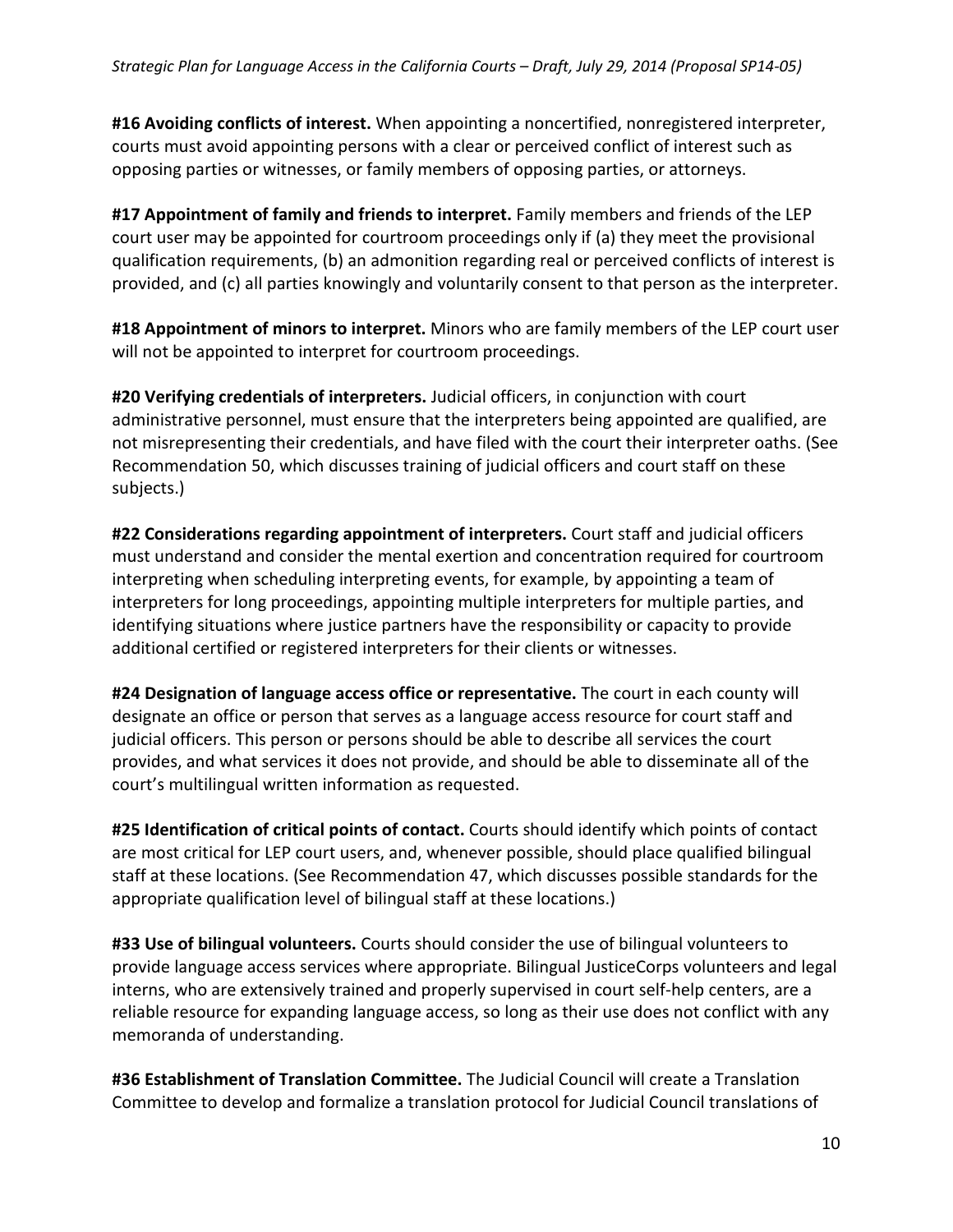forms, written materials, and audiovisual tools. The committee should collaborate with interpreter organizations and courts to develop a legal glossary in all certified languages, taking into account regional differences, to maintain consistency in the translation of legal terms. The committee's responsibilities will also include identifying qualifications for translators, and the prioritization, coordination, and oversight of the translation of materials. The qualification of translators should include a requirement to have a court or legal specialization and be accredited by the American Translators Association (ATA), or to have been determined qualified to provide the translations based on experience, education, and references. Once the Judicial Council's translation protocol is established, individual courts should establish similar quality control and translation procedures for local forms, informational materials, recordings, and videos aimed at providing information to the public. Local court website information should use similarly qualified translators. Courts are encouraged to partner with local community organizations to accomplish this recommendation.

**#37 Posting of translations on web.** The Judicial Council's staff will post on the California Courts website written translations of forms and informational and educational materials for the public as they become available and will send notice to the courts of their availability so that courts can link to these postings from their own websites.

**#43 Standards for qualifications of interpreters.** Courts, the Judicial Council, and the Court Interpreters Advisory Panel (CIAP) will ensure that all interpreters providing language access services to limited English proficient court users are qualified and competent. Existing standards for qualifications should remain in effect and will be reviewed regularly by the CIAP.

**#44 Online orientation for new interpreters.** The online statewide orientation program for new interpreters will continue to be available to facilitate orientation training immediately upon passage of the credentialing examination.

**#45 Training for prospective interpreters.** The Judicial Council and the courts should work with interpreter organizations and educational providers (including the California community college and state university systems) to examine ways to better prepare prospective interpreters to pass the credentialing examination. These efforts should include:

- Partnering to develop possible exam preparation courses and tests, and
- Creating internship and mentorship opportunities in the courts and in related legal settings (such as work with legal services providers or other legal professionals) to help train and prepare prospective interpreters in all legal areas.

**#46 Training for interpreters on civil cases and remote interpreting.** The Judicial Council, interpreter organizations, and educational groups should collaborate to create training programs for those who will be interpreting in civil cases and those who will be providing remote interpreting.

**#47 Language proficiency standards for bilingual staff.** Courts must ensure that bilingual staff providing information to LEP court users are proficient in the languages in which they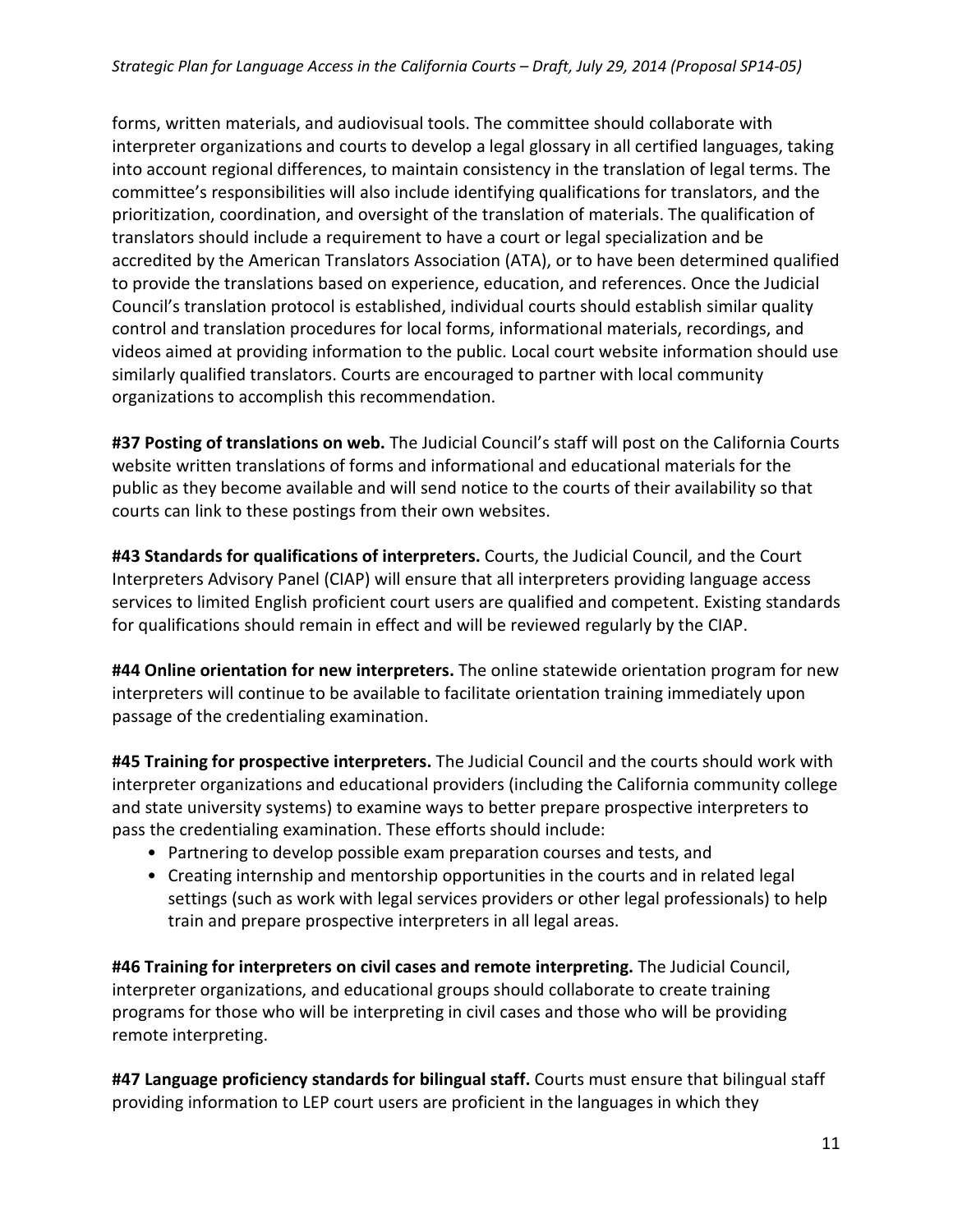communicate. All staff designated as bilingual staff by courts must at a minimum meet standards corresponding to "Intermediate mid" as defined under the Oral Proficiency Exam guidelines. (See Appendix F.) The existing Oral Proficiency Exam available through the Judicial Council's Court Language Access Support Program (CLASP) unit may be used by courts to establish foreign-language proficiency of staff. Courts should not rely on self-evaluation by bilingual staff in determining their language proficiency.

**#48 Standards and online training for bilingual staff.** Beyond the specified minimum, the Judicial Council staff will work with the courts to (a) identify standards of language proficiency for specific points of public contact within the courthouse, and (b) develop and implement an online training for bilingual staff.

**#50 Judicial branch training regarding language access plan.** Judicial officers, including temporary judges, court administrators, and court staff will receive systematic training regarding the judicial branch's language access policies and requirements as delineated in California's Language Access Plan, as well as the policies and procedures of their individual courts. Courts should schedule additional training when policies are updated or changed. These trainings should include:

- Optimal methods for managing court proceedings involving interpreters, including the challenges of interpreter fatigue and the need to control rapid rates of speech and dialogue;
- The interpreter's ethical duty to clarify issues during interpretation and to report impediments to performance;
- Required procedures for the appointment and use of a provisionally qualified interpreter and for an LEP court user's waiver, if requested, of interpreter services;
- Methods for verifying the credentials of an interpreter;
- Available technologies and minimum technical and operational standards for providing remote interpreting; and

• Working with LEP court users in a culturally competent manner. The staff of the Judicial Council will develop curricula for statewide and regional trainings, as well as resource manuals that address all training components, and distribute them to all courts for adaptation to local needs.

**#52. Benchcards on language access.** Judicial Council staff should develop bench cards that summarize salient language access policies and procedures and available resources to assist bench officers in addressing language issues that arise in the courtroom.

**#57 Advocacy for sufficient funding.** The judicial branch will advocate for sufficient funding to provide comprehensive language access services without jeopardizing funding for any other court services or operations. The funding requests should reflect the incremental phasing in of the language access plan.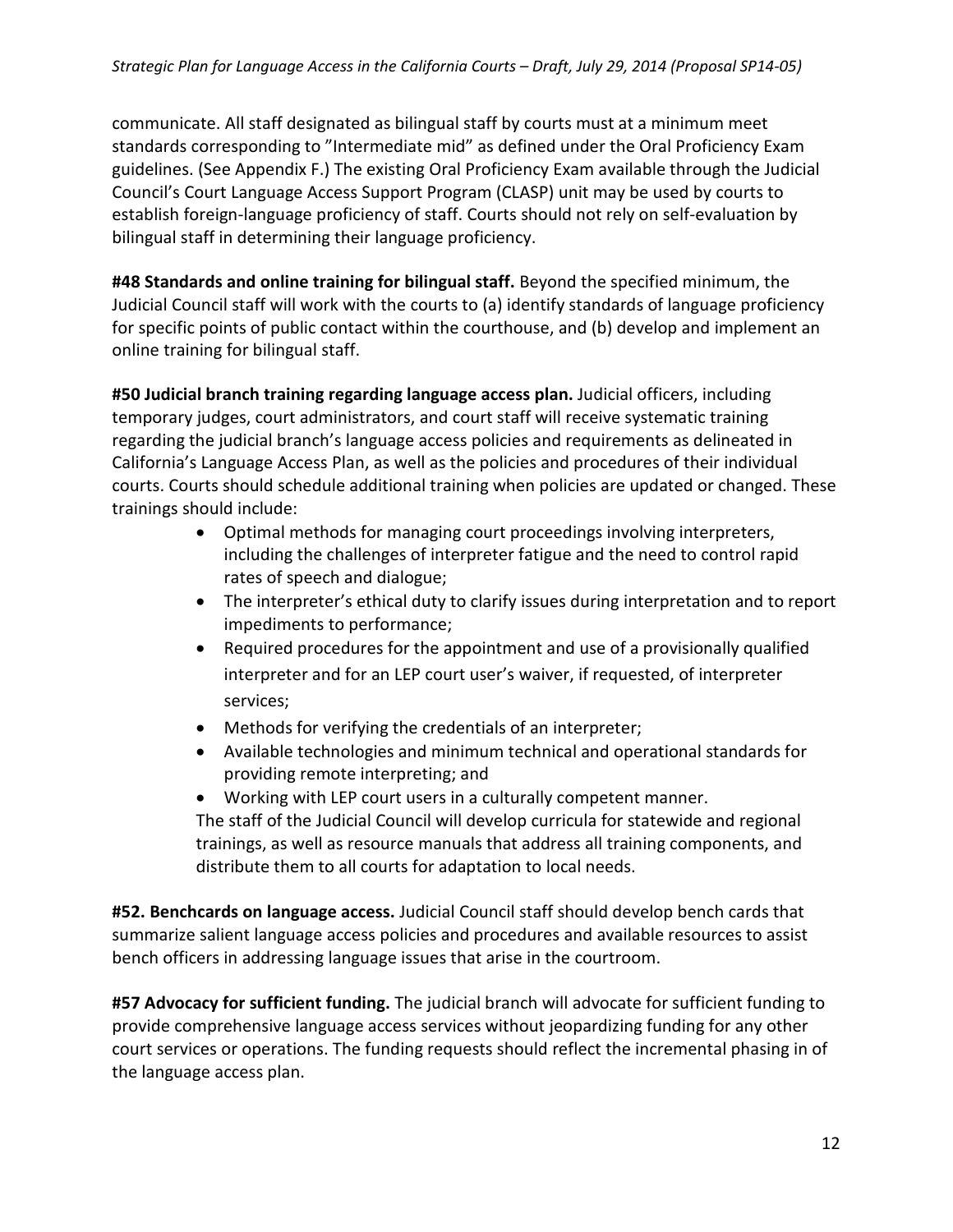**#58 Use of data for funding requests.** Funding requests for comprehensive language access services should be premised on the best available data that identifies the resources necessary to effectuate the recommendations of California's Language Access Plan. This may include information being gathered in connection with the recent Judicial Council decision to expand the use of Program 45.45 funds for civil cases where parties are indigent; information being gathered for the 2015 Language Need and Interpreter Use Report; and information that can be extrapolated from the Resource Assessment Study (which looks at court staff workload), as well as other court records (e.g., self-help center records regarding LEP court users).

**#59 Pursuit by the Judicial Council of other funding opportunities.** The Judicial Council should pursue other funding opportunities from federal, state, or nonprofit entities, such as the National Center for State Courts, which are particularly suitable for one-time projects such as translation of documents or production of videos.

**#60 Pursuit by courts of other funding opportunities.** Courts should pursue other funding opportunities at the national, state, or local level to support the provision of language access services. Courts should seek, for example, one-time or ongoing grants from public interest foundations, state or local bar associations, federal, state, or local governments, and others.

**#61 Language Access Implementation Committee.** The Judicial Council's staff will create a Language Access Advisory Implementation Committee (name TBD) to develop a phased implementation plan for presentation to the council. As part of its implementation plan, the committee will identify the yearly costs required to phase in the LAP recommendations.

**#62 Single complaint form.** The implementation committee will develop a single online complaint form, capable of being completed electronically or downloaded for printing and completion in writing, that is available statewide as a mechanism for monitoring all concerns related to language access at the local or statewide level. The form should be used as part of multiple processes identified in the following recommendations of this plan.

**#68 Statewide repository of language access resources.** The Judicial Council will create a statewide repository of language access resources, whether existing or to be developed, that includes translated materials, audiovisual tools, and other materials identified in this plan in order to assist courts in efforts to expand language access.

**#69 Adoption of plan by the California Courts of Appeal and California Supreme Court.** The California Courts of Appeal and the Supreme Court of California should discuss and adopt applicable parts of California's Language Access Plan with necessary modifications.

**#70 Procedures and guidelines for good cause.** The Judicial Council should, under Government Code section 68564, establish procedures and guidelines for determining "good cause" to appoint non-credentialed court interpreters in civil matters.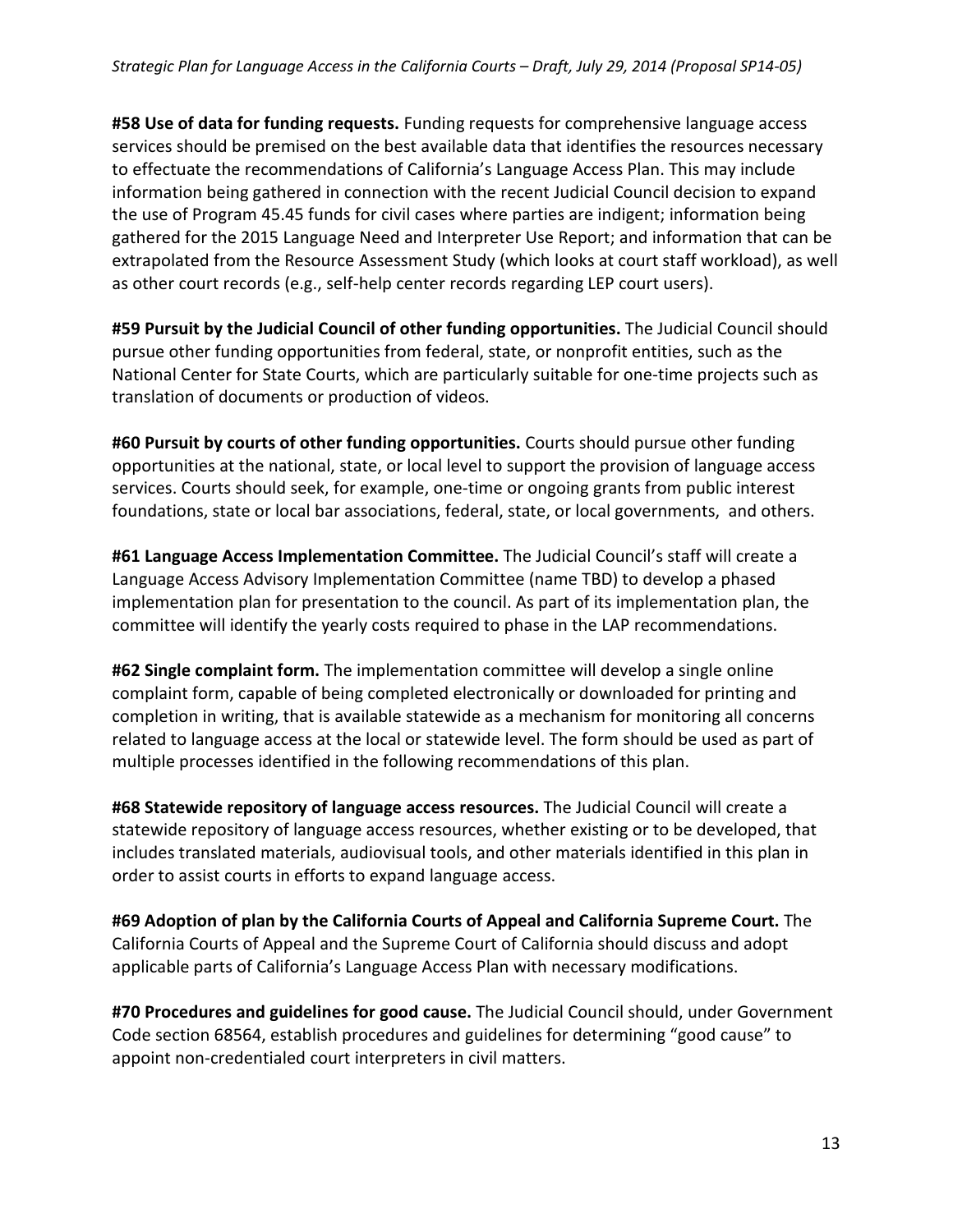**#71 New rule of court for appointment of interpreters in civil proceedings.** The Judicial Council should add a new rule of court (similar to rule 2.893 addressing criminal and juvenile delinquency matters) to address the appointment of non-credentialed interpreters in civil proceedings.

**#76 New rule of court regarding waiver of interpreter.** The Judicial Council should develop a rule of court establishing a procedure by which LEP persons may, at any point, be allowed to waive the services of an interpreter so long as the waiver is knowing, intelligent, and voluntary; is made after the person has consulted with counsel (if any); and is approved by the appropriate judicial officer, exercising his or her discretion. At any later point in the proceedings, the LEP person may, by a showing of good cause, request an order vacating the waiver and appointing an interpreter.

#### **PHASE II: These recommendations are less urgent or require completion of Phase I tasks. Actions to carry out these recommendations may commence immediately and should commence by years 2–3 (2016–2017).**

**#2 Requests for language services.** Courts will consistently document the need for language services by any of the parties, witnesses, or other persons with a significant interest in a case, and should track whether the services were provided or the request was denied.

**#7 Review of other data beyond the U.S. Census.** The Judicial Council and the courts should look at other sources of data beyond the U.S. Census, such as school systems, health departments, and local community-based agencies, to assist in anticipating language needs for court programs and proceedings.

**#8 Expansion of court interpreters to all civil proceedings.** Qualified interpreters will be provided in the California courts to LEP court users in all courtroom proceedings and in all court-ordered/court-operated events. Where immediate expansion of language access into all civil proceedings overtaxes a court's resources, either in terms of availability of appropriately qualified interpreters or availability of funding for interpreting services, language access will be phased in by case type as follows:

Phase I (begin by year 1, 2015):

- Domestic Violence (including actions and proceedings under Division 10 (commencing with Section 6200) of the Family Code, as well as actions and proceedings in the following matters in which a protective order has been granted or is being sought: (1) the Uniform Parentage Act; (2) dissolution, nullity, or legal separation; and (3) physical abuse or neglect under the Elder Abuse and Dependent Adult Civil Protection Act, commencing with Section 15600 of the Welfare and Institutions Code).
- Unlawful Detainers
- Determination and Termination of Parental Rights
- Conservatorships/Guardianships

Phase II (begin by years 2-3, 2016–2017):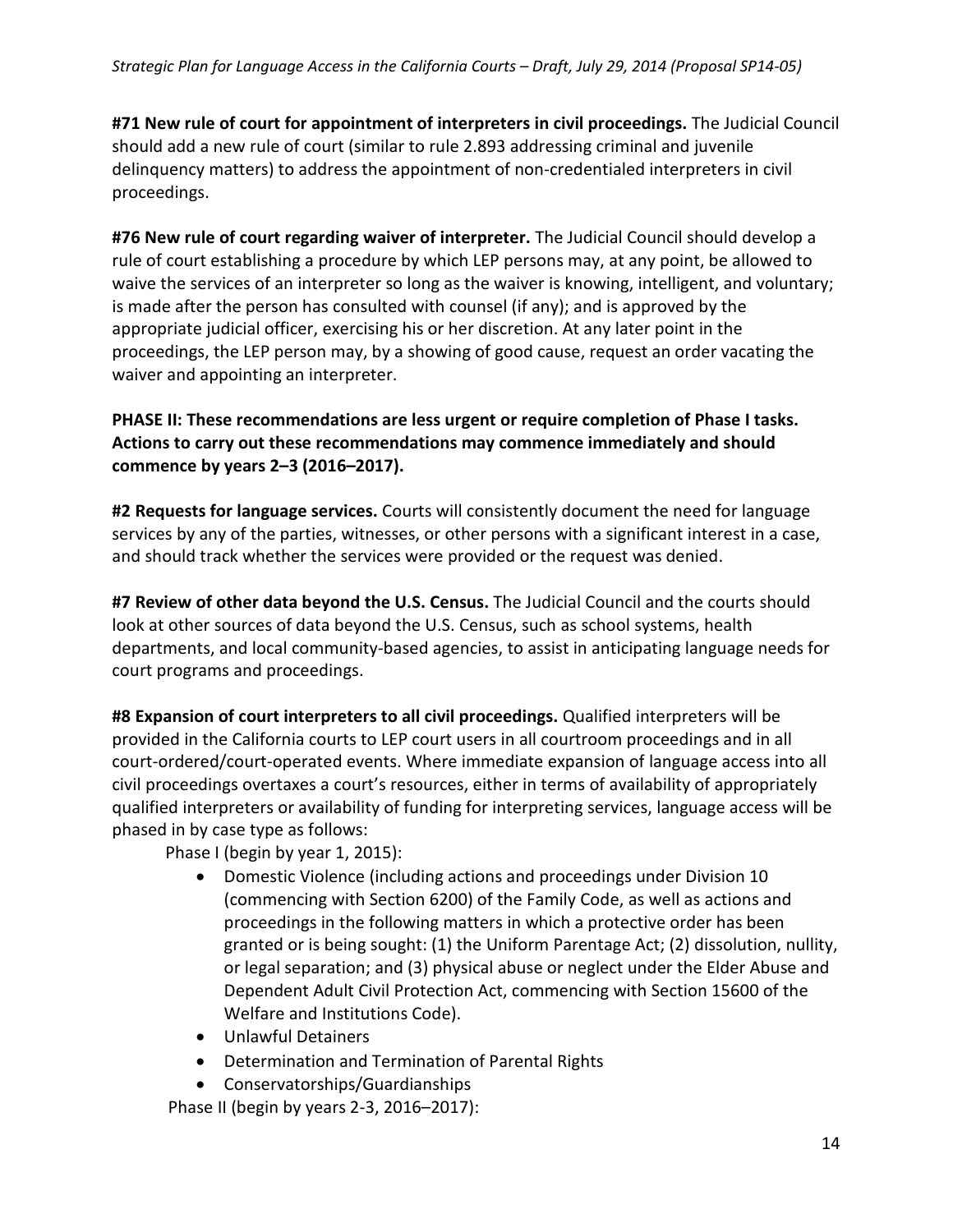Where resources permit providing qualified interpreters in additional case types, courts will provide interpreters in the following cases, in order:

- Other Family Law
- Civil Harassment
- Other Civil

In deploying resources, the provision of interpreters in courtroom proceedings should take priority over the provision of interpreters in court-ordered/court-operated proceedings, the goal being to provide interpreters in all courtroom proceedings well before 2020.

**#9 Provisional qualification requirements.** Pending adoption of a rule of court for civil matters similar to California Rules of Court rule 2.893, when good cause exists (as originally referenced in Gov. Code, § 68561(c), and as specified in the INT-120 form), a noncertified or nonregistered court interpreter may be appointed in a court proceeding in any matter, civil or criminal, only after he or she is determined to be qualified by following the procedures for provisional qualification. These procedures are currently set forth, for criminal and juvenile delinquency matters, in rule 2.893 (and, for civil matters, will be set forth in the recommended new rule of court). (See Recommendation 50, on training for judicial officers and court staff regarding the provisional qualification procedures, and Recommendation 71 to add a rule of court for civil cases.)

#### **#10 Provision of qualified interpreters in all court-ordered/court-operated proceedings.**

Beginning in 2015, as resources are available, but in any event no later than 2020, courts will provide qualified court interpreters in all court-ordered/court-operated proceedings to all LEP litigants, witnesses, and persons with a significant interest in the case. If a judge does not order the services due to language capacity, there should be some consideration of the impact of that determination.

**#14 Pilot for central pool of remote interpreters.** In order to maximize the use and availability of California's highly qualified certified and registered interpreters, the Judicial Council should consider creating a pilot program through which certified and registered interpreters in high frequency languages would be available to all courts on a short-notice basis to provide remote interpreting services, subject to local labor agreements.

**#19 Appointment of bilingual staff.** Courts should avoid appointing bilingual court staff to interpret in courtroom proceedings; if the court does appoint staff, he or she must meet all of the provisional qualification requirements.

**#21 Expansion of regional coordination system.** The Judicial Council should expand the existing formal regional coordination system to improve efficiencies in interpreter scheduling for court proceedings and cross-assignments between courts throughout the state, consistent with applicable labor agreements. (See Recommendation 29, addressing coordination for bilingual staff and interpreters for non-courtroom events.)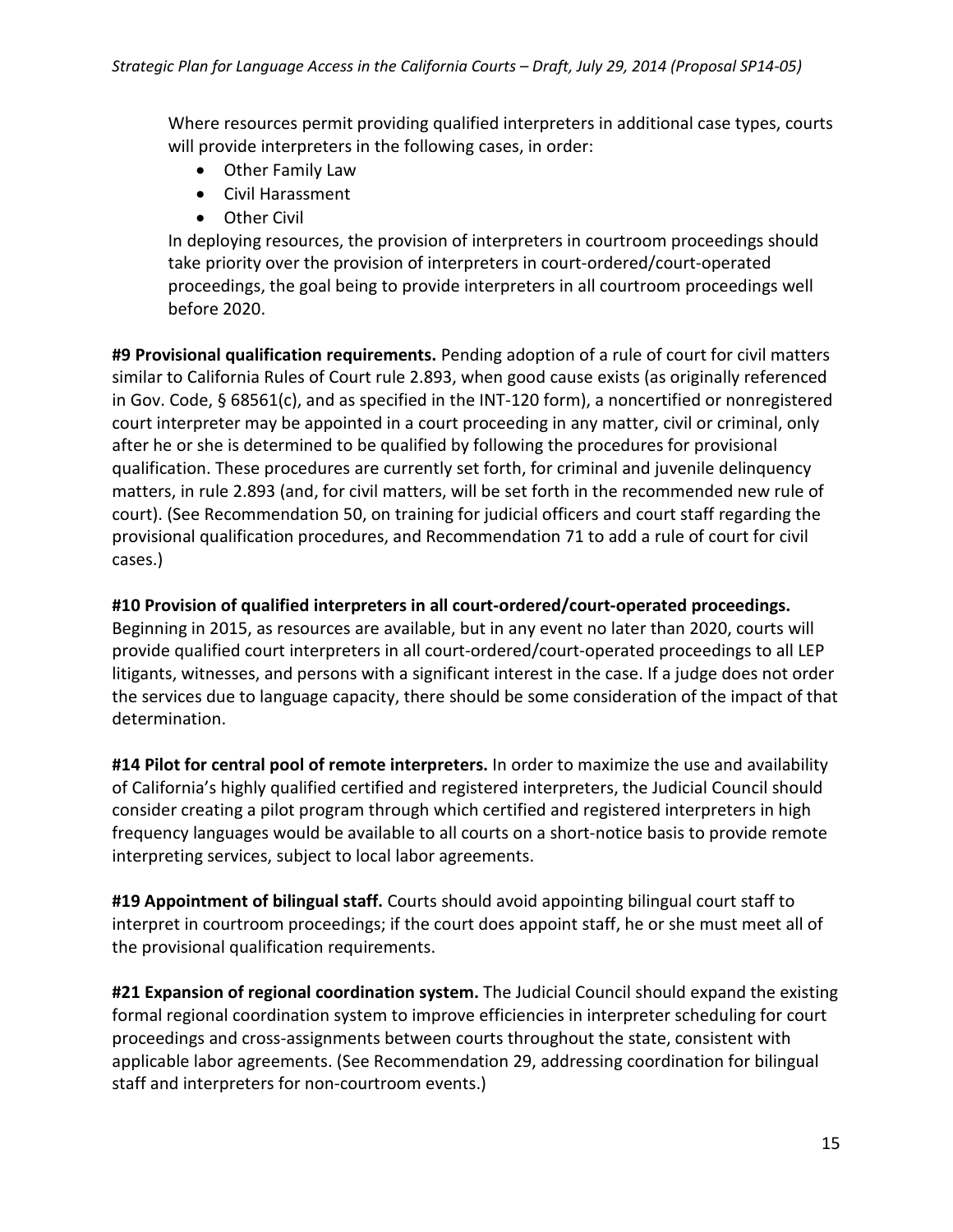**#23 Methods for calendaring and coordination of court interpreters.** Courts should develop methods for using interpreters more efficiently and effectively, for example, by use of calendar coordination, and coordination with justice partners who will be providing interpreters.

**#26 Provision of language access tools to court personnel.** All court staff who engage with the public will have access to language assistance tools, such as translated materials and resources, multilanguage glossaries or "I speak" cards, to determine a court user's native language, direct him or her to the designated location for language services, and/or provide the LEP individual with brochures, instructions, or other information in the appropriate language.

**#27 Recruitment of bilingual staff.** Courts should strive to recruit bilingual staff fluent in the languages most common in that county. In order to increase the bilingual applicant pool, courts should conduct outreach to educational providers in the community, such as local high schools, community colleges, and universities, to promote the career opportunities available to bilingual individuals in the courts.

**#28 Development of protocols for where bilingual staff are not available.** Courts will develop written protocols or procedures to ensure LEP court users obtain adequate language access services where bilingual staff are not available. For example, subject to applicable local labor agreements, the court's interpreter coordinator could be on call to identify which interpreters or staff are available to provide services in the clerk's office or self-help center. Additionally, the use of remote technologies such as telephone access to bilingual staff persons in another location or remote interpreting could be instituted.

**#29 Policies that promote sharing of bilingual staff and interpreters among courts.** The Judicial Council should consider adopting policies that promote sharing of bilingual staff and certified and registered court interpreters among courts, using remote technologies, for language assistance outside of court proceedings, while being mindful of regional memoranda of understanding.

**#30 Pilot for remote assistance at counters and in self-help centers.** The courts and the Judicial Council should consider creating a pilot to implement the use of remote interpreter services for counter help and at self-help centers, incorporating different solutions, including cloud-based fee-for-service models or a court/- centralized bank of bilingual professionals.

**#31 Pilot for remote assistance for workshops.** The courts should consider a pilot to implement inter-court, remote attendance at workshops, trainings, or "information nights" conducted in non-English languages using a variety of equipment including telephone, video-conferencing (WebEx, Skype), or other technologies.

**#32 Qualifications of court-appointed professionals.** In matters with LEP litigants, courts should ensure that court-appointed professionals, such as psychologists, mediators, social workers, and guardians, can provide linguistically accessible services to the same degree that their services are provided to English speakers. Where no such language capability exists,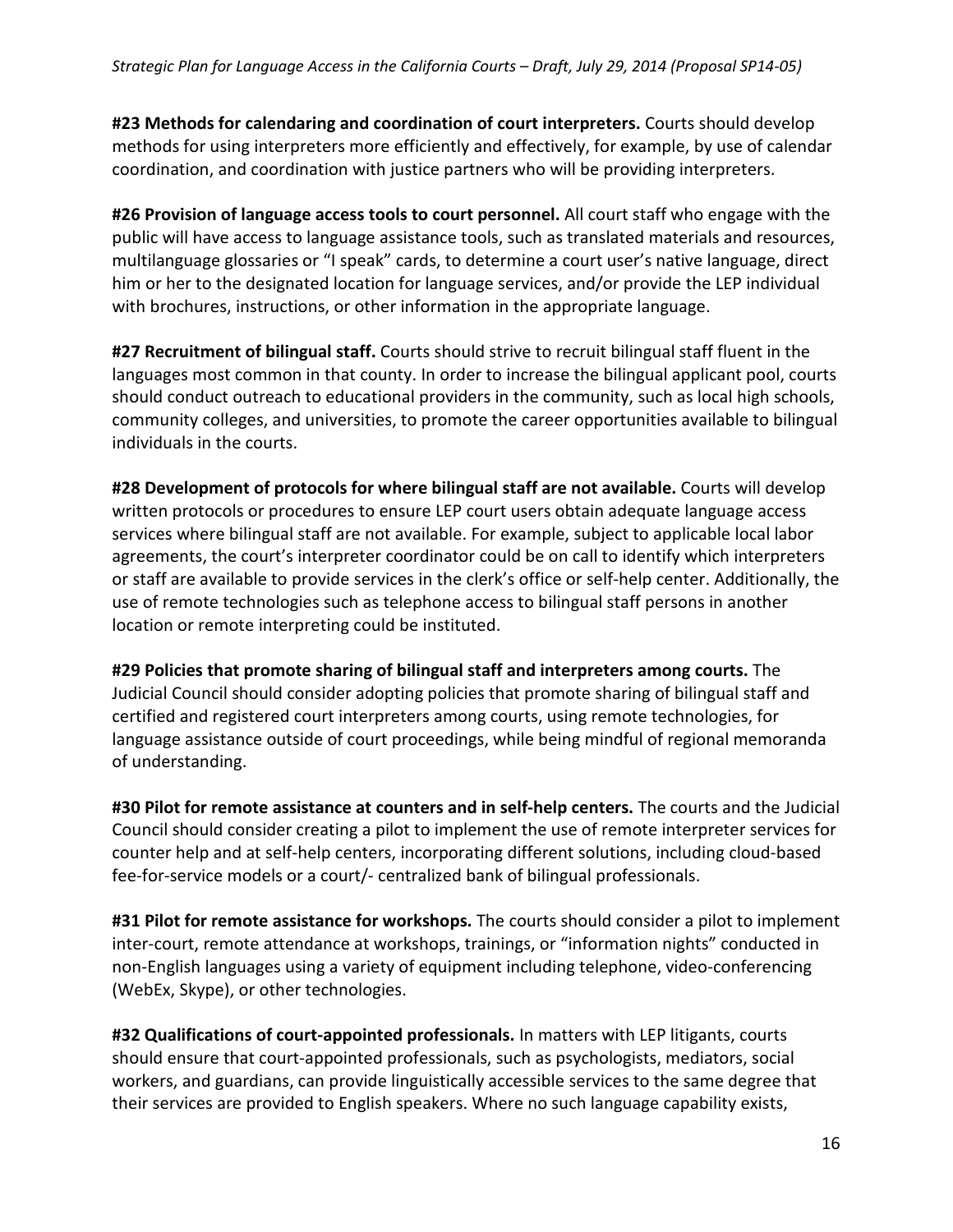subject to local labor agreements, courts should make reasonable efforts to identify or enter into contracts with providers able to offer such language capabilities, either as bilingual professionals who can provide the service directly in another language or via qualified interpreters.

**#35 Notice of available language access services.** Courts must provide notice of the availability of language access services and related language access policies at all points of contact with the court in English, the top five languages spoken in that court's county, and, if applicable, in every language spoken by 5 percent or more of the county's population. Notice should be provided to the public, and to community-based organizations, justice partners, legal services offices, and other entities working with LEP populations. (See also Recommendation 54.) For, example, notices should be posted on the court's website, in the courthouse at information counters, in court brochures, in a document included with initial service of process, at court-community events, in public service notices and announcements in the media, ethnic media, and in any embassies or consulates located in the county. To address low literacy populations and speakers of languages that do not have a written component, video and audio recordings should be developed to provide this notice.

**#38 Signage throughout courthouse.** The staff of the Judicial Council should assist courts by providing plain-language translations of the most common and relevant signs likely to be used in a courthouse, and provide guidance on the use of internationally recognized icons, symbols, and displays to limit the need for text and, therefore, translation. Where more localized signage is required, courts should have all public signs translated into that court community's top five languages or, if more appropriate, into any languages spoken by 5 percent or more of the population served by the court. At the minimum, all such materials should be available in English and Spanish.

**#39 Translation of court orders.** Courts will provide sight translation of court orders and should consider providing written translations of those orders to LEP persons when needed. At a minimum, courts should provide the translated version of the relevant Judicial Council form to help litigants compare their specific court order to the translated template form.

**#40 Accessible courthouses.** The Judicial Council, partnering with courts, should ensure that new courthouse construction efforts, as well as redesign of existing courthouse space, are undertaken with a focus on making courthouses more easily navigable to all LEP persons.

**#41 Wayfinding strategies.** The Judicial Council's staff will provide information to courts interested in better wayfinding strategies, multilingual (static and dynamic) signage, and other design strategies that focus on assisting LEP court users.

**#49 Recruitment strategies for language access providers.** The Judicial Council staff will work with educational providers, community-based organizations, and interpreter organizations to identify recruitment strategies to encourage bilingual individuals to pursue the interpreting profession or employment opportunities in the courts as bilingual staff.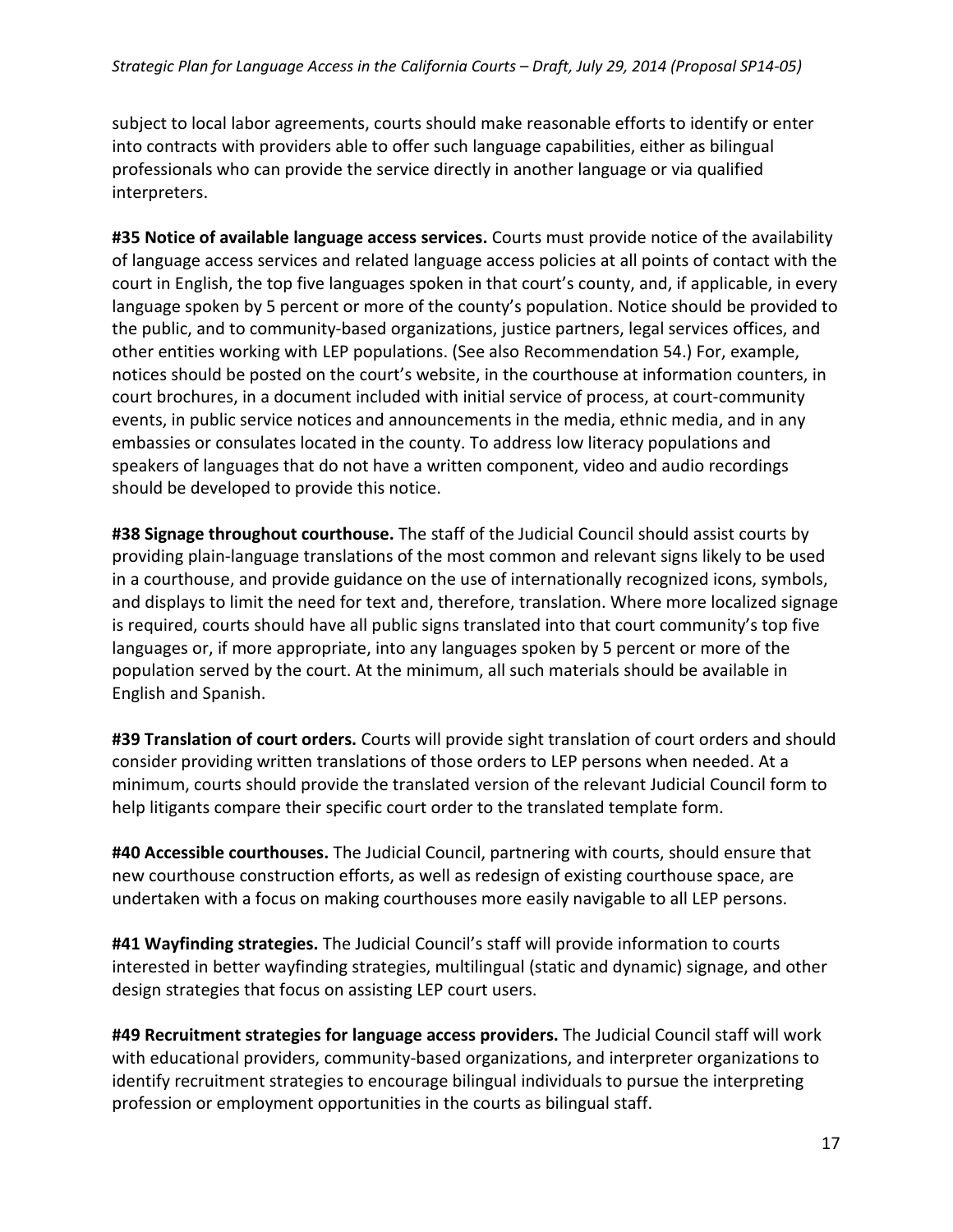**#63 Compliance and monitoring system.** The [language access] implementation committee will develop a compliance and monitoring system for California's Language Access Plan. This system will include the oversight of the plan's effects on language access statewide and at the individual court level, and a mechanism for assessing the need for ongoing adjustments and improvements to the plan.

**#72 Legislation to delete exception for small claims proceedings.** The Judicial Council should sponsor legislation to amend Government Code section 68560.5(a) to delete the exception for small claims proceedings.

**#73 Legislation to require credentialed interpreters for small claims.** The Judicial Council should sponsor legislation to amend Code of Civil Procedure section 116.550 dealing with small claims actions to reflect that interpreters in small claims cases should, as with other matters, be credentialed except for a finding of good cause to appoint a non-credentialed interpreter.

**#74 Updating of interpreter-related forms**. The Judicial Council should update the interpreterrelated court forms (INT-100-INFO, INT-110, INT-120, and INT-200) as necessary to be consistent with this plan.

**#75 Evaluation of Trial Court Interpreter Employment and Labor Relations Act.** The implementation committee should evaluate existing law, including a study of any negative impacts of the Trial Court Interpreter Employment and Labor Relations Act on the provision of appropriate language access services. The evaluation should include, but not be limited to, whether any modifications should be proposed for existing requirements and limitations on hiring independent contractors beyond a specified number of days.

**PHASE III: These recommendations are not urgent, or are complex and will require significant foundational steps, time, and resources to be completed by 2020. Actions to carry out these recommendations may be put into place immediately (2015), or over time as the necessary foundational steps are put in place.**

**#2 Requests for language services.** Courts will consistently document the need for language services by any of the parties, witnesses, or other persons with a significant interest in a case, and should track whether the services were provided or the request was denied.

**#8 Expansion of court interpreters to all civil proceedings.** Qualified interpreters will be provided in the California courts to LEP court users in all courtroom proceedings and in all court-ordered/court-operated events. Where immediate expansion of language access into all civil proceedings overtaxes a court's resources, either in terms of availability of appropriately qualified interpreters or availability of funding for interpreting services, language access will be phased in by case type as follows:

Phase I (begin by year 1, 2015):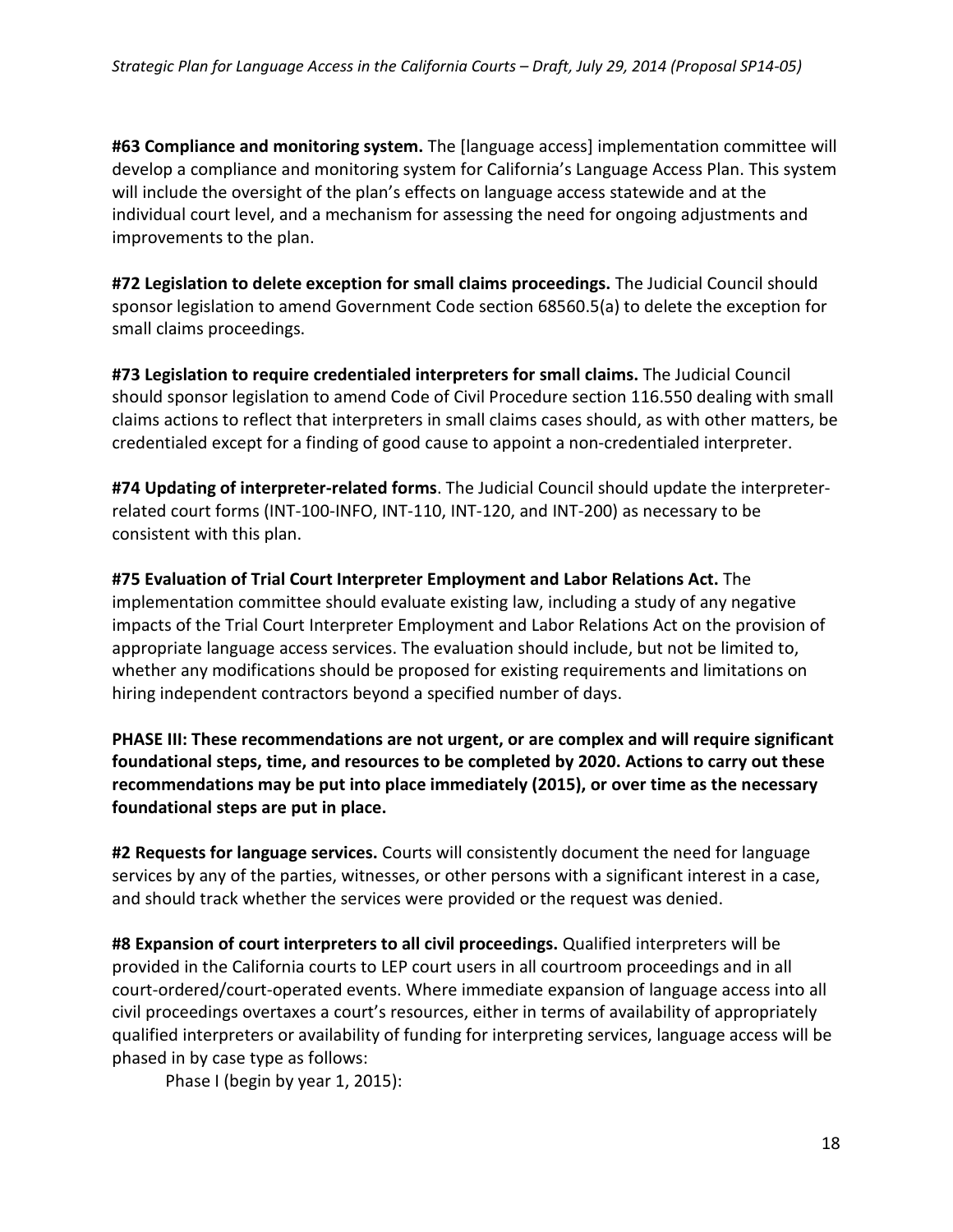- Domestic Violence (including actions and proceedings under Division 10 (commencing with Section 6200) of the Family Code, as well as actions and proceedings in the following matters in which a protective order has been granted or is being sought: (1) the Uniform Parentage Act; (2) dissolution, nullity, or legal separation; and (3) physical abuse or neglect under the Elder Abuse and Dependent Adult Civil Protection Act, commencing with Section 15600 of the Welfare and Institutions Code).
- Unlawful Detainers
- Determination and Termination of Parental Rights
- Conservatorships/Guardianships

 Phase II (begin by years 2-3, 2016–2017): Where resources permit providing qualified interpreters in additional case types, courts will provide interpreters in the following cases, in order:

- Other Family Law
- Civil Harassment
- Other Civil

In deploying resources, the provision of interpreters in courtroom proceedings should take priority over the provision of interpreters in court-ordered/court-operated proceedings, the goal being to provide interpreters in all courtroom proceedings well before 2020.

**#15 Creation of multilingual standardized videos.** The Judicial Council should explore the feasibility of creating multilingual standardized videos for certain case types that lend themselves to generalized, not localized, legal information, and provide them to courts in the state's top eight languages and captioned in other languages.

**#34 Pilot programs for language access kiosks.** The courts should consider creating pilot programs to implement the use of language access kiosks in lobbies or other public waiting areas to provide a variety of information electronically, such as on a computer or tablet platform, in the court area's top five spoken languages.

**#42 Signage and brochures.** Courts will provide signage and brochures throughout the courthouse and in court-operated programs to inform LEP users of the ability to request language access services. The signage and brochures should be in the top five languages spoken in that court's community, or at least every language spoken by 5 percent or more of the population.

**#51 Language access resources on intranet.** Information on local and statewide language access resources, training and educational components identified throughout this plan, glossaries, signage, and other tools for providing language access should be readily available to all court staff through individual courts' intranets.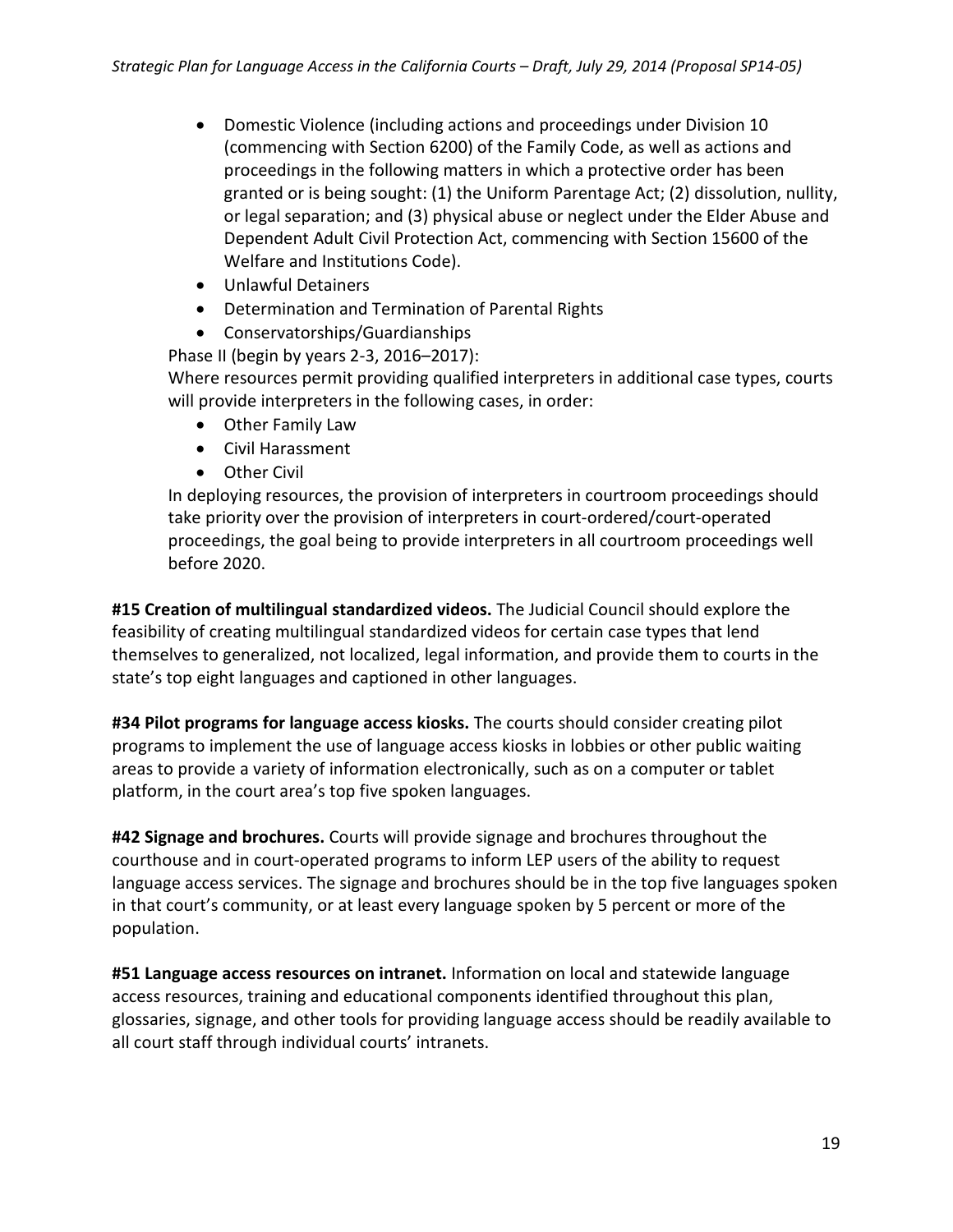**#53 Partnerships to disseminate information.** Courts should establish partnerships with local community-based organizations, including social services providers, legal services organizations, government agencies, and minority bar associations to gather feedback to improve court services for LEP court users and to disseminate court information and education throughout the community.

**#54 Affirmative steps to inform public.** Courts should take affirmative steps to inform the public about language access services available in the courts by, among other means, ongoing communication with community-based organizations and other stakeholders.

**#55 Multilingual audio or video recordings to inform public.** To maximize both access and efficiency, multilingual audio and/or video recordings should be used to provide important general information and answers to frequently asked questions.

**#56 Collaboration with media.** Courts should collaborate with local media and leverage the resources of media outlets, including ethnic media that communicate with their consumers in their language, as a means of disseminating information throughout the community about language access services, the court process, and available court resources.

**#64 Complaints regarding court interpreters.** The AOC, together with stakeholders, will develop a process by which the quality and accuracy of an interpreter's skills and adherence to ethical requirements can be reviewed. The system that is developed will be clearly communicated to court staff, judicial officers, attorneys, and in plain language to court users (e.g., LEP persons and justice partners).

**#65 Complaints regarding statewide translations.** The Translation Committee (as described in Recommendation 36 above), in consultation with the implementation committee, will develop a process to address complaints about the quality of Judicial Council–approved translations, including translation of Judicial Council forms, the California Courts Online Self-Help Center, and other Judicial Council–issued publications and information.

**#66 Complaints at local level regarding language access services.** Individual courts will develop a process by which LEP court users, their advocates and attorneys, or other interested persons may seek review of a court's provision of, or failure to provide, appropriate language access services, including issues related to locally produced translations. The process must consider and avoid any conflicts with local labor agreements. Local courts may choose to model their local procedures after those developed by the Judicial Council or by the implementation committee. Absent extraordinary or unusual circumstances, complaints must first be filed with the court at issue and referred to the Judicial Council only upon a failure by the court to adequately respond to the LEP court user's complaint.

**#67 Requesting review of local complaint outcome.** The implementation committee will develop a complaint process by which a litigant or his or her legal representative may request a